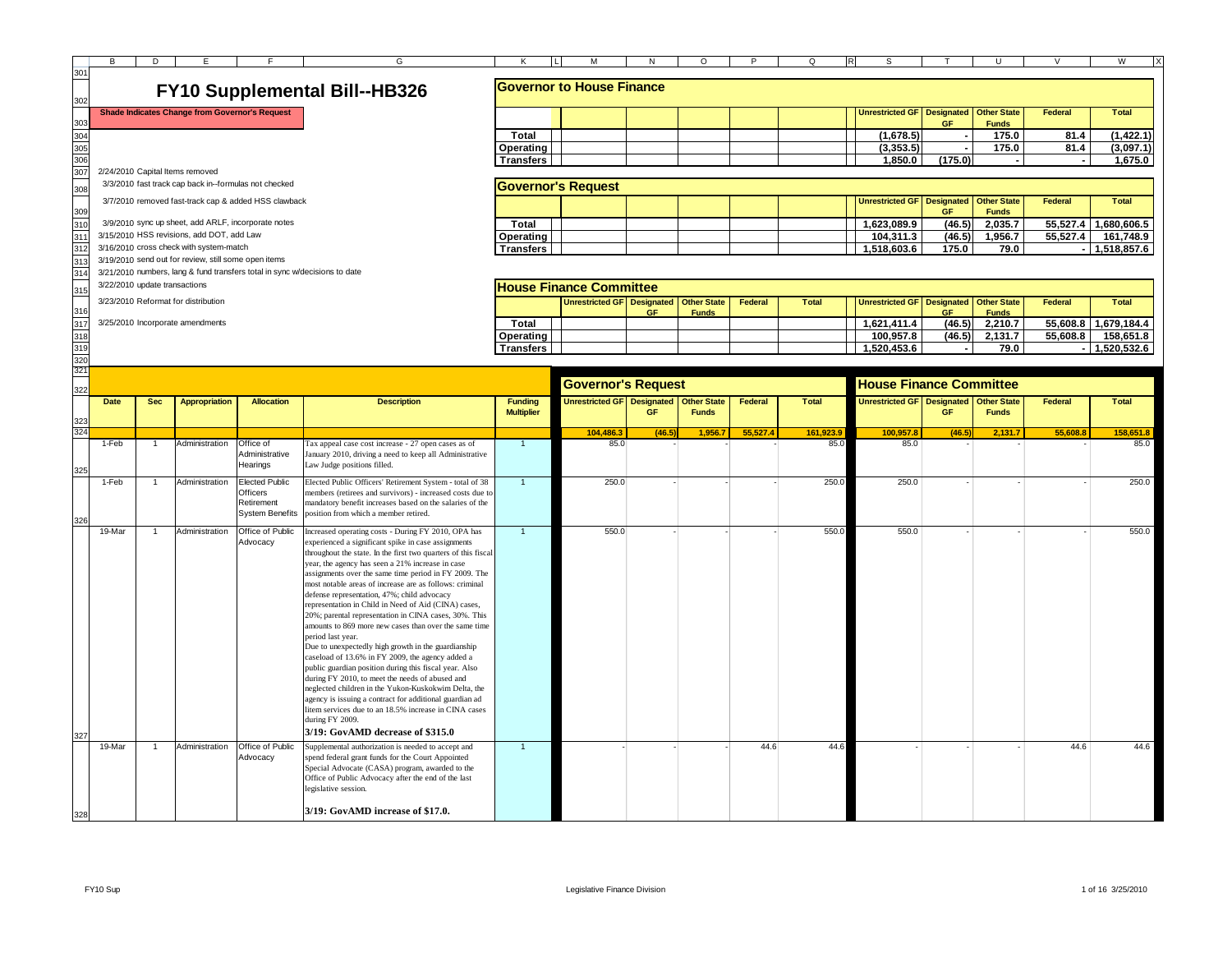|     | в           | D            |                                      |                                    | G                                                                                                                                                                                                                                                                                                                                                                                                                                                                                                                                                                                                                 |                                     |                            |           | O                                  |          | Q            |                                   |        |                                    |          | W            |
|-----|-------------|--------------|--------------------------------------|------------------------------------|-------------------------------------------------------------------------------------------------------------------------------------------------------------------------------------------------------------------------------------------------------------------------------------------------------------------------------------------------------------------------------------------------------------------------------------------------------------------------------------------------------------------------------------------------------------------------------------------------------------------|-------------------------------------|----------------------------|-----------|------------------------------------|----------|--------------|-----------------------------------|--------|------------------------------------|----------|--------------|
| 322 |             |              |                                      |                                    |                                                                                                                                                                                                                                                                                                                                                                                                                                                                                                                                                                                                                   |                                     | <b>Governor's Request</b>  |           |                                    |          |              | <b>House Finance Committee</b>    |        |                                    |          |              |
|     | <b>Date</b> | <b>Sec</b>   | <b>Appropriation</b>                 | <b>Allocation</b>                  | <b>Description</b>                                                                                                                                                                                                                                                                                                                                                                                                                                                                                                                                                                                                | <b>Funding</b><br><b>Multiplier</b> | Unrestricted GF Designated | <b>GF</b> | <b>Other State</b><br><b>Funds</b> | Federal  | <b>Total</b> | <b>Unrestricted GF Designated</b> | GF     | <b>Other State</b><br><b>Funds</b> | Federal  | <b>Total</b> |
| 324 |             |              |                                      |                                    |                                                                                                                                                                                                                                                                                                                                                                                                                                                                                                                                                                                                                   |                                     | 104.486.3                  | (46)      | 1,956.7                            | 55,527.4 | 161,923.9    | 100,957.8                         | (46.5) | 2,131.7                            | 55.608.8 | 158,651.8    |
|     | 1-Feb       | $\mathbf{1}$ | Administration                       | Public Defender<br>Agency          | Increased operating costs - The PD has experienced<br>ignificant increases in caseloads throughout the state in<br>all types of cases in the first and second quarters of<br>FY2010 as compared to the same period in FY2009. All<br>cases statewide are up approximately 10%, felonies are<br>up 15%, and misdemeanors are up 11%. Anchorage<br>felonies are up 16% and misdemeanors are up 8%.<br>Northern Region cases are up 25%, felonies are up 37%,<br>and misdemeanors are up 30%. Overall that means there<br>are 1,000 more new cases assigned already this year than<br>for the same period last year. | $\overline{1}$                      | 800.0                      |           |                                    |          | 800.0        | 800.0                             |        |                                    |          | 800.0        |
|     | 1-Feb       | $\mathbf{1}$ | Administration                       | <b>Motor Vehicles</b>              | Federally mandated programming improvements to the<br>National Motor Vehicle Information System - funded via<br>a Department of Justice grant.                                                                                                                                                                                                                                                                                                                                                                                                                                                                    | $\overline{1}$                      |                            |           |                                    | 100.0    | 100.0        |                                   |        |                                    | 100.0    | 100.0        |
|     | 1-Feb       | $\mathbf{1}$ | Administration                       | Motor Vehicles                     | Purchase of current technology, digital driver's license<br>printers to replace outdated and increasingly irreparable<br>2004-purchased printers.                                                                                                                                                                                                                                                                                                                                                                                                                                                                 | $\overline{1}$                      |                            |           |                                    | 191.8    | 191.8        |                                   |        |                                    | 191.8    | 191.8        |
|     | 1-Feb       |              | Commerce,<br>Community &<br>Econ Dev | Insurance<br>Operations            | Print, mail and legal costs have increased \$300.0 in two<br>years. The division is statutorily required to provide<br>notification of changes in rules, regulations and policies<br>to occupational licensees. The tremendous increase in<br>licensees over the last several years has brought with it<br>increased need for legal counsel. This increase will allow<br>the Division of Insurance to provide basic core functions<br>necessary to ensure a level of consumer protection.                                                                                                                         |                                     |                            | 77.1      |                                    |          | 77.1         |                                   | 77.1   |                                    |          | 77.1         |
|     | 1-Feb       | $\mathbf{1}$ | Corrections                          | Institution<br>Director's Office   | Coverage of projected shortfalls in 24-hour facilities -<br>fuel and utility costs, and commodities (inmate food,<br>clothing, bedding, institutional cleaning supplies, etc.)                                                                                                                                                                                                                                                                                                                                                                                                                                    | $\overline{1}$                      | 2,409.6                    |           |                                    |          | 2,409.6      | 2,409.6                           |        |                                    |          | 2,409.6      |
|     | 1-Feb       |              | Corrections                          | Wildwood<br>Correctional<br>Center | Operating costs, Wildwood Correctional Center 32-bed<br>prefabricated offender housing unit - opening February<br>2010 - covers partial-year costs for filling six existing<br>vacant positions.                                                                                                                                                                                                                                                                                                                                                                                                                  | $\mathbf{1}$                        | 494.4                      |           |                                    |          | 494.4        | 494.4                             |        |                                    |          | 494.4        |
|     | 1-Feb       | $\mathbf{1}$ | Corrections                          | <b>Physical Health</b><br>Care     | The Department of Corrections is obligated to deliver<br>essential medical care to incarcerated offenders. The<br>department is requesting a supplemental of \$4,650.1 for<br>increased inmate health care costs that includes fees-for-<br>service and Inmate Health Care staff cost overages due<br>to overtime for 24-hour medical coverage. There has<br>been a dramatic increase in catastrophic cases in<br>FY2010, as well as increases in general medical costs.                                                                                                                                          |                                     | 4,650.1                    |           |                                    |          | 4,650.       | 4,650.1                           |        |                                    |          | 4,650.1      |
|     | 1-Feb       | $\mathbf{1}$ | Education &<br>Early Dev             | Special Schools                    | Pupil transportation services from Mat-Su to the Alaska<br>School for the Deaf, housed in the Russian Jack<br>Elementary, Hanshew Middle School and East High<br>School of the Anchorage area.<br>Moved from language to numbers section.                                                                                                                                                                                                                                                                                                                                                                         | $\overline{1}$                      | 180.0                      |           |                                    |          | 180.0        | 180.0                             |        |                                    |          | 180.0        |
|     | 1-Feb       |              | Environmental<br>Conservation        | Laboratory<br>Services             | Coverage of lab maintenance and service contract<br>shortfalls, in lieu of elimination of 4-5 filled positions -<br>an action which would seriously compromise public<br>health and result in the likely shutdown of the State Lab<br>within a year.                                                                                                                                                                                                                                                                                                                                                              | 0.5                                 | 260.0                      |           |                                    |          | 260.0        | 130.0                             |        |                                    |          | 130.0        |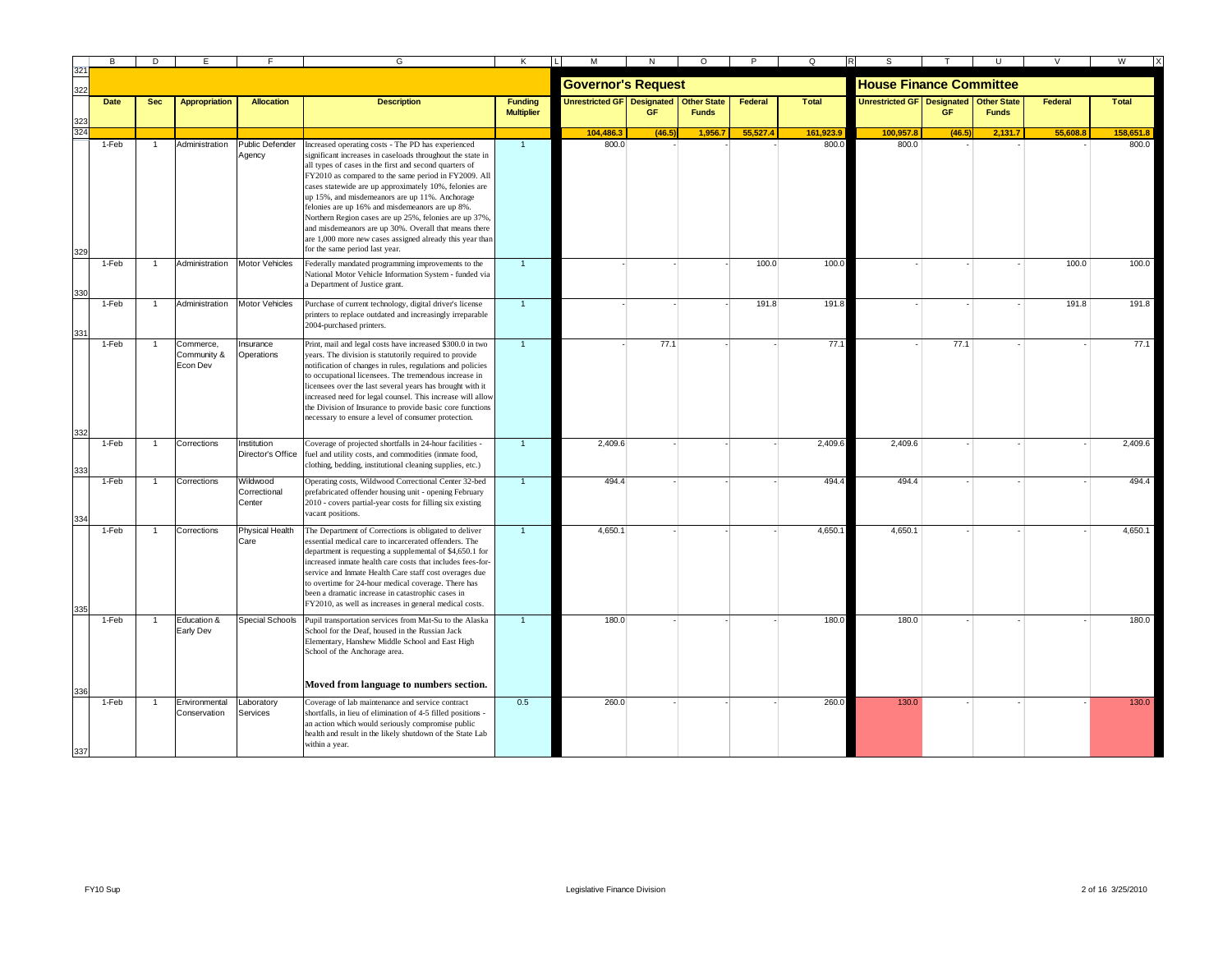|     | B           | D              | E                          |                                   | G                                                                            | K                                   |                                   |        | O                                  |          | Q            |                                   |        |                                    |         | W            |
|-----|-------------|----------------|----------------------------|-----------------------------------|------------------------------------------------------------------------------|-------------------------------------|-----------------------------------|--------|------------------------------------|----------|--------------|-----------------------------------|--------|------------------------------------|---------|--------------|
|     |             |                |                            |                                   |                                                                              |                                     | <b>Governor's Request</b>         |        |                                    |          |              | <b>House Finance Committee</b>    |        |                                    |         |              |
|     | <b>Date</b> | <b>Sec</b>     | <b>Appropriation</b>       | <b>Allocation</b>                 | <b>Description</b>                                                           | <b>Funding</b><br><b>Multiplier</b> | <b>Unrestricted GF</b> Designated | GE     | <b>Other State</b><br><b>Funds</b> | Federal  | <b>Total</b> | <b>Unrestricted GF Designated</b> |        | <b>Other State</b><br><b>Funds</b> | Federal | <b>Total</b> |
|     |             |                |                            |                                   |                                                                              |                                     | 104,486.3                         | (46.5) | 1,956.7                            | 55.527.4 | 161,923.9    | 100,957.8                         | (46.5) | 2,131.7                            | 55.608. | 158,651.8    |
|     | 1-Feb       |                | Fish and Game              | Wildlife                          | Decrease excess EVOS authority and increase Statutory                        | $\mathbf{1}$                        |                                   |        | (150.0)                            |          | (150.0)      |                                   |        | (150.0)                            |         | (150.0)      |
|     |             |                |                            | Conservation                      | Designated Program Receipts (SDPR) authority by                              |                                     |                                   |        |                                    |          |              |                                   |        |                                    |         |              |
|     |             |                |                            | <b>Special Projects</b>           | \$150.0 to a) accept two grants from the National Fish                       |                                     |                                   |        |                                    |          |              |                                   |        |                                    |         |              |
|     |             |                |                            |                                   | and Wildlife Foundation (NFWF) during the spring of                          |                                     |                                   |        |                                    |          |              |                                   |        |                                    |         |              |
|     |             |                |                            |                                   | 2009 to support the following research projects: Dall                        |                                     |                                   |        |                                    |          |              |                                   |        |                                    |         |              |
|     |             |                |                            |                                   | Sheep ecology within northern Alaska, and Reduce                             |                                     |                                   |        |                                    |          |              |                                   |        |                                    |         |              |
|     |             |                |                            |                                   | conflicts between Grizzly bears and old development                          |                                     |                                   |        |                                    |          |              |                                   |        |                                    |         |              |
|     |             |                |                            |                                   | within northern Alaska; and b) work with the Matanuska-                      |                                     |                                   |        |                                    |          |              |                                   |        |                                    |         |              |
|     |             |                |                            |                                   | Susitna Borough to complete some restroom                                    |                                     |                                   |        |                                    |          |              |                                   |        |                                    |         |              |
|     |             |                |                            |                                   | improvements at Reflections Lake in the Palmer Hay                           |                                     |                                   |        |                                    |          |              |                                   |        |                                    |         |              |
|     |             |                |                            |                                   | Flats. EVOS funding is being reduced as the Harlequin                        |                                     |                                   |        |                                    |          |              |                                   |        |                                    |         |              |
|     |             |                |                            |                                   | Duck research by the division was not funded by the                          |                                     |                                   |        |                                    |          |              |                                   |        |                                    |         |              |
| 338 |             |                |                            |                                   | EVOS Trustee Council for new work during FY10.                               |                                     |                                   |        |                                    |          |              |                                   |        |                                    |         |              |
|     | 1-Feb       |                |                            |                                   |                                                                              | $\overline{1}$                      |                                   |        | 150.0                              |          | 150.0        |                                   |        | 150.0                              |         | 150.0        |
|     |             |                | Fish and Game Wildlife     | Conservation                      |                                                                              |                                     |                                   |        |                                    |          |              |                                   |        |                                    |         |              |
|     |             |                |                            | <b>Special Projects</b>           |                                                                              |                                     |                                   |        |                                    |          |              |                                   |        |                                    |         |              |
|     |             |                |                            |                                   |                                                                              |                                     |                                   |        |                                    |          |              |                                   |        |                                    |         |              |
|     | 17-Feb      | -1             | Fish and Game              | Habitat                           | The Division of Habitat is seeking an FY2010 federal                         |                                     |                                   |        |                                    | 100.0    | 100.0        |                                   |        |                                    | 100.0   | 100.0        |
|     |             |                |                            |                                   | fund supplemental for remediation of a petroleum diesel                      |                                     |                                   |        |                                    |          |              |                                   |        |                                    |         |              |
|     |             |                |                            |                                   | spill that occurred in Helmet Creek on Adak Island on                        |                                     |                                   |        |                                    |          |              |                                   |        |                                    |         |              |
|     |             |                |                            |                                   | January 11, 2010. The additional authority will allow the                    |                                     |                                   |        |                                    |          |              |                                   |        |                                    |         |              |
|     |             |                |                            |                                   | division to accept national Pollution Funds Center funds                     |                                     |                                   |        |                                    |          |              |                                   |        |                                    |         |              |
|     |             |                |                            |                                   | from the U.S. Coast Guard and the Department of                              |                                     |                                   |        |                                    |          |              |                                   |        |                                    |         |              |
|     |             |                |                            |                                   | Commerce for natural Resource Damage Assessment                              |                                     |                                   |        |                                    |          |              |                                   |        |                                    |         |              |
|     |             |                |                            |                                   | (NRDA) work associated with this spill.                                      |                                     |                                   |        |                                    |          |              |                                   |        |                                    |         |              |
|     |             |                |                            |                                   |                                                                              |                                     |                                   |        |                                    |          |              |                                   |        |                                    |         |              |
|     | 22-Mar      |                | Fish and Game              | Central Region                    | Kasilof River Smolt Outmigration counts & the Big Lake                       | $\mathbf{1}$                        |                                   |        |                                    |          |              | 75.0                              |        |                                    |         | 75.0         |
|     |             |                |                            |                                   | Smolt outmigration count projects                                            |                                     |                                   |        |                                    |          |              |                                   |        |                                    |         |              |
|     | 1-Feb       |                | Governor                   | Elections                         | Offset increased operating costs - coverage of costs for                     | $\overline{1}$                      | 477.0                             |        |                                    |          | 477.0        | 477.0                             |        |                                    |         | 477.0        |
|     |             |                |                            |                                   | two filed petitions, Dept. Law legal fees for the Nick                       |                                     |                                   |        |                                    |          |              |                                   |        |                                    |         |              |
|     |             |                |                            |                                   | case, printing and supply purchases specific to the on-                      |                                     |                                   |        |                                    |          |              |                                   |        |                                    |         |              |
|     |             |                |                            |                                   | election-year, additional election worker training costs,                    |                                     |                                   |        |                                    |          |              |                                   |        |                                    |         |              |
|     |             |                |                            |                                   | increased postage and printing costs, and annual                             |                                     |                                   |        |                                    |          |              |                                   |        |                                    |         |              |
|     |             |                |                            |                                   | maintenance of optical scan units.                                           |                                     |                                   |        |                                    |          |              |                                   |        |                                    |         |              |
| 342 | 1-Feb       |                | Health & Social            | Children's                        |                                                                              |                                     | 165.0                             |        |                                    |          | 165.0        | 165.0                             |        |                                    |         | 165.0        |
|     |             |                |                            |                                   | Replace unrealizable interagency receipts for Medicaid                       |                                     |                                   |        |                                    |          |              |                                   |        |                                    |         |              |
|     |             |                | Services                   | Services<br>Management            | School Based Claims, without which the division will be                      |                                     |                                   |        |                                    |          |              |                                   |        |                                    |         |              |
|     |             |                |                            |                                   | unable to meet program operating costs.                                      |                                     |                                   |        |                                    |          |              |                                   |        |                                    |         |              |
|     | 1-Feb       |                | <b>Health &amp; Social</b> | Front Line Social                 | Replace unrealizable interagency receipts for Medicaid                       | $\overline{1}$                      | 955.3                             |        |                                    |          | 955.3        | 955.3                             |        |                                    |         | 955.3        |
|     |             |                | Services                   | Workers                           | School Based Claims, without which the division will be                      |                                     |                                   |        |                                    |          |              |                                   |        |                                    |         |              |
|     |             |                |                            |                                   | unable to meet program operating costs.                                      |                                     |                                   |        |                                    |          |              |                                   |        |                                    |         |              |
|     | 1-Feb       |                |                            | Health & Social Health Facilities | Funding to cover shortfall, operating costs - provision of                   |                                     | 396.1                             |        |                                    |          | 396.         | 396.1                             |        |                                    |         | 396.1        |
|     |             |                | Services                   |                                   | mandated state and federal oversight of state health                         |                                     |                                   |        |                                    |          |              |                                   |        |                                    |         |              |
|     |             |                |                            | Survey                            | facilities' licenses - renewal, denial, suspension or                        |                                     |                                   |        |                                    |          |              |                                   |        |                                    |         |              |
|     |             |                |                            |                                   | revocation as needed - to promote safe and adequate                          |                                     |                                   |        |                                    |          |              |                                   |        |                                    |         |              |
|     |             |                |                            |                                   | reatment of individuals in state facilities.                                 |                                     |                                   |        |                                    |          |              |                                   |        |                                    |         |              |
|     |             |                |                            |                                   |                                                                              |                                     |                                   |        |                                    |          |              |                                   |        |                                    |         |              |
|     | 1-Feb       | $\overline{1}$ | <b>Health &amp; Social</b> | <b>Health Planning</b>            | Funding to replace loss of federal revenues - to cover                       | $\overline{1}$                      | 575.0                             |        |                                    |          | 575.0        | 575.0                             |        |                                    |         | 575.0        |
|     |             |                | Services                   |                                   | and Infrastructure provision of health care data and policy analysis related |                                     |                                   |        |                                    |          |              |                                   |        |                                    |         |              |
|     |             |                |                            |                                   | to access to services, health insurance coverage,                            |                                     |                                   |        |                                    |          |              |                                   |        |                                    |         |              |
|     |             |                |                            |                                   | utilization of services, health workforce and industry                       |                                     |                                   |        |                                    |          |              |                                   |        |                                    |         |              |
|     |             |                |                            |                                   | analysis - and management of the statutorily required                        |                                     |                                   |        |                                    |          |              |                                   |        |                                    |         |              |
|     |             |                |                            |                                   | Comprehensive Integrated Mental Health Plan.                                 |                                     |                                   |        |                                    |          |              |                                   |        |                                    |         |              |
|     |             |                |                            |                                   |                                                                              |                                     |                                   |        |                                    |          |              |                                   |        |                                    |         |              |
|     | 1-Feb       |                | Health & Social            |                                   | McLaughlin Youth Funding to cover projected shortfall, mandated client       | $\overline{1}$                      | 136.0                             |        |                                    |          | 136.0        | 136.0                             |        |                                    |         | 136.0        |
|     |             |                | Services                   | Center                            | medical services costs - supplemental to be redistributed                    |                                     |                                   |        |                                    |          |              |                                   |        |                                    |         |              |
|     |             |                |                            |                                   | among four Division of Juvenile Justice facilities.                          |                                     |                                   |        |                                    |          |              |                                   |        |                                    |         |              |
|     |             |                |                            |                                   |                                                                              |                                     |                                   |        |                                    |          |              |                                   |        |                                    |         |              |
|     |             |                |                            |                                   |                                                                              |                                     |                                   |        |                                    |          |              |                                   |        |                                    |         |              |
|     | 1-Feb       |                | Health & Social            |                                   | McLaughlin Youth Funding to cover projected personal services shortfall      | $\mathbf{1}$                        | 130.6                             |        |                                    |          | 130.6        | 130.6                             |        |                                    |         | 130.6        |
|     |             |                | Services                   | Center                            | due to higher than anticipated premium pay costs.                            |                                     |                                   |        |                                    |          |              |                                   |        |                                    |         |              |
|     | 1-Feb       |                | Health & Social            | Probation                         | Funding to cover projected personal services shortfall                       | $\overline{1}$                      | 300.0                             |        |                                    |          | 300.0        | 300.0                             |        |                                    |         | 300.0        |
|     |             |                | Services                   | Services                          | due to an actual vacancy factor lower than budgeted, and                     |                                     |                                   |        |                                    |          |              |                                   |        |                                    |         |              |
|     |             |                |                            |                                   | need to cover a loss of SDPR revenues funding one                            |                                     |                                   |        |                                    |          |              |                                   |        |                                    |         |              |
|     |             |                |                            |                                   | position only through 12/31/09.                                              |                                     |                                   |        |                                    |          |              |                                   |        |                                    |         |              |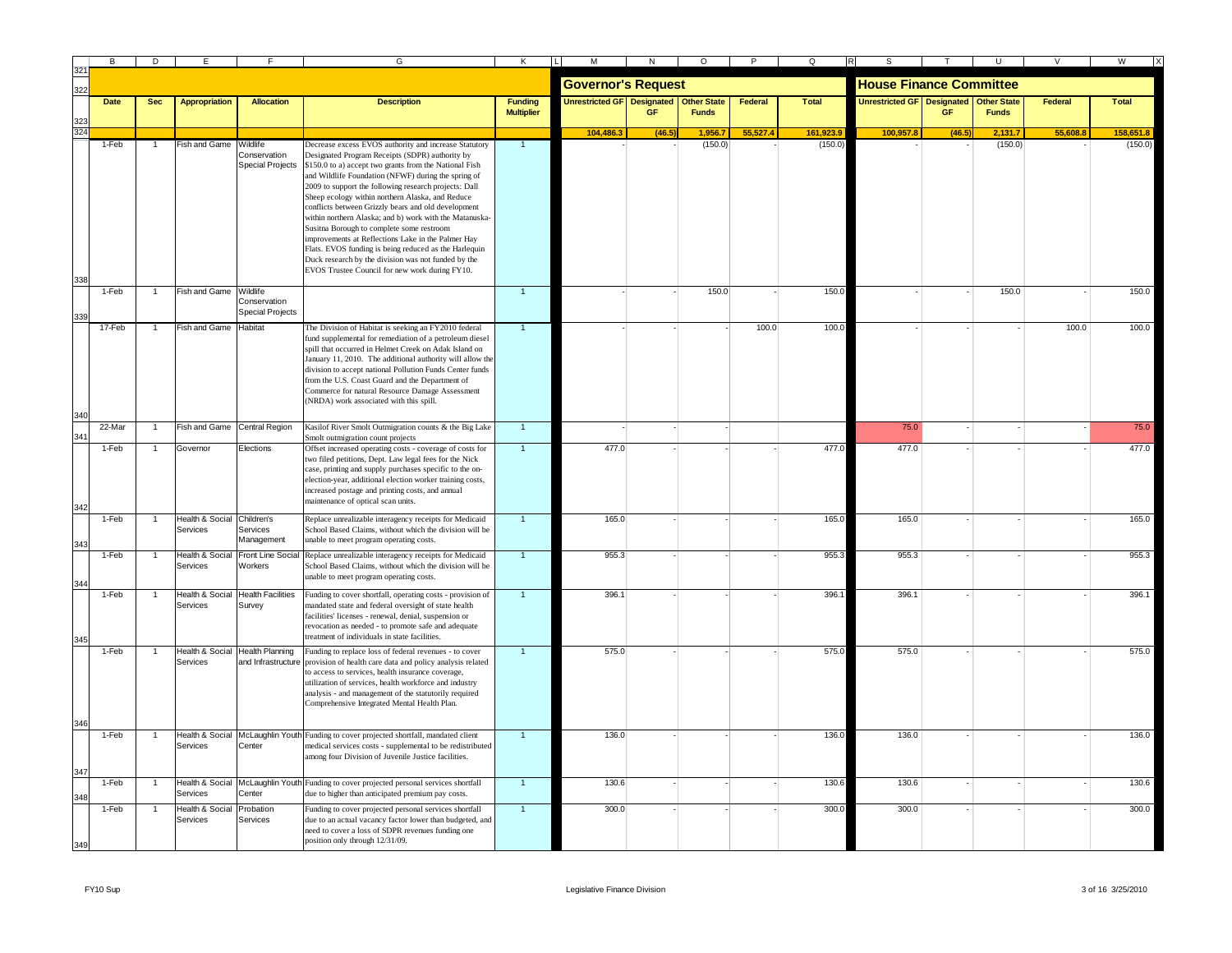|     | B           | D              | E                                      |                                                                 | G                                                                                                                                                                                                                                                                                                                                                | Κ                                   | $\mathsf{M}% _{T}=\mathsf{M}_{T}\!\left( a,b\right) ,\ \mathsf{M}_{T}=\mathsf{M}_{T}$ | N      | $\circ$                            | P        | $\Omega$     |                                     |        |                                    |         | W            |
|-----|-------------|----------------|----------------------------------------|-----------------------------------------------------------------|--------------------------------------------------------------------------------------------------------------------------------------------------------------------------------------------------------------------------------------------------------------------------------------------------------------------------------------------------|-------------------------------------|---------------------------------------------------------------------------------------|--------|------------------------------------|----------|--------------|-------------------------------------|--------|------------------------------------|---------|--------------|
|     |             |                |                                        |                                                                 |                                                                                                                                                                                                                                                                                                                                                  |                                     | <b>Governor's Request</b>                                                             |        |                                    |          |              | <b>House Finance Committee</b>      |        |                                    |         |              |
|     | <b>Date</b> | <b>Sec</b>     | <b>Appropriation</b>                   | <b>Allocation</b>                                               | <b>Description</b>                                                                                                                                                                                                                                                                                                                               | <b>Funding</b><br><b>Multiplier</b> | <b>Unrestricted GF Designated</b>                                                     |        | <b>Other State</b><br><b>Funds</b> | Federal  | <b>Total</b> | <b>Unrestricted GF   Designated</b> |        | <b>Other State</b><br><b>Funds</b> | Federal | <b>Total</b> |
|     |             |                |                                        |                                                                 |                                                                                                                                                                                                                                                                                                                                                  |                                     | 104,486.3                                                                             | (46.5) | 1,956.7                            | 55.527.4 | 161,923.9    | 100,957.8                           | (46.5) | 2,131.7                            | 55,608  | 158,651.8    |
|     | $1-Feb$     |                | lealth & Social<br>Services            | Energy<br>Assistance<br>rogram                                  | Increased federal authority to accept an increase in<br>federal Low Income Home Energy Assistance Program<br>revenues, as announced by the National Energy<br>Assistance Director's Association.                                                                                                                                                 | $\mathbf{1}$                        |                                                                                       |        |                                    | 2.300.0  | 2.300.       |                                     |        |                                    | 2.300.0 | 2,300.0      |
|     | 1-Feb       |                | Health & Social<br>Services            | and Family<br><b>Health</b>                                     | Women, Children Replace unrealizable interagency receipts for Medicaid<br>School Based Claims, without which the division will be<br>inable to meet program operating costs.                                                                                                                                                                     | $\overline{1}$                      | 347.8                                                                                 |        |                                    |          | 347.8        | 347.8                               |        |                                    |         | 347.8        |
|     | 1-Feb       |                | <b>Health &amp; Social</b><br>Services | <b>State Medical</b><br>Examiner                                | Unanticipated costs due to caseload increase - will cover<br>one additional autopsy technician, one medical<br>transcriptionist, and increased costs for body transport.                                                                                                                                                                         | $\mathbf{1}$                        | 300.0                                                                                 |        |                                    |          | 300.0        | 300.0                               |        |                                    |         | 300.0        |
|     | 1-Feb       |                | Health & Social General<br>Services    | Assisted Living                                                 | Additional funding to meet projected increase in both<br>Relief/Temporary number of clients and service costs within the General<br>Relief program - FY2010 actuals are 15% above those of<br>FY2009 - applicant eligibility review and other cost<br>containment measures in place.                                                             | $\overline{1}$                      | 3,800.0                                                                               |        |                                    |          | 3,800.0      | 3,800.0                             |        |                                    |         | 3,800.0      |
|     | 1-Feb       |                | Health & Social<br>Services            | Senior and<br><b>Disabilities</b><br>Services<br>Administration | Costs associated with compliance with the Centers for<br>Medicaid and Medicare Services' approved Corrective<br>Action Plan - personal service costs for necessary<br>nonpermanent positions, travel costs connected to<br>conducting assessments under Medicaid Waivers, and<br>modification of the management information system.              |                                     |                                                                                       |        |                                    | 590.0    | 590.0        |                                     |        |                                    | 590.0   | 590.0        |
|     | 1-Feb       |                |                                        |                                                                 |                                                                                                                                                                                                                                                                                                                                                  |                                     | 590.0                                                                                 |        |                                    |          | 590.0        | 590.0                               |        |                                    |         | 590.0        |
| 356 | 1-Feb       | $\overline{1}$ |                                        |                                                                 |                                                                                                                                                                                                                                                                                                                                                  | $\overline{1}$                      | 295.0                                                                                 |        |                                    |          | 295.0        | 295.0                               |        |                                    |         | 295.0        |
|     | 25-Mar      |                | <b>Health &amp; Social</b><br>Services | <b>Admin Support</b><br>Services                                | Replace unrealizable interagency receipts for<br>unallowable costs under federally funded RSAs within<br>the department, to stabilize funding for centralized<br>Administrative Support Services.<br>3/25: Amended                                                                                                                               |                                     | 700.0                                                                                 |        |                                    |          | 700.0        | 700.0                               |        |                                    |         | 700.0        |
|     | 25-Mar      |                | Health & Social<br>Services            | Information<br>Technology<br>Services                           | Funding to replace uncollectible federal revenues and<br>cover increased personal service costs for this<br>centralized function - unfunded costs would otherwise<br>either be passed to divisions, resulting in a displacement<br>of core program services, or IT staffing and workload<br>would have to be significantly cut.<br>3/25: Amended |                                     | 1,050.0                                                                               |        |                                    |          | 1,050.0      | 1.050.0                             |        |                                    |         | 1,050.0      |
|     | 1-Feb       |                | <b>Health &amp; Social</b><br>Services | Medicaid<br>Services                                            | Behavioral Health Medicaid growth - 17% enrollment expansion from<br>October 2008 to December 2009 compounded by growth<br>in utilization of Medicaid services by those enrolled -<br>exceeding projections used to construct the original<br>FY2010 Governor's Request.                                                                         |                                     |                                                                                       |        |                                    | 3,492.2  | 3,492.2      |                                     |        |                                    | 3,492.2 | 3,492.2      |
|     | 15-Mar      |                | Health & Social<br>Services            | Medicaid<br>Services                                            | Behavioral Health Medicaid GF savings due to increased unemployment<br>rate in Alaska, resulting in an increase in ARRA funding<br>related to Medicaid. The increased FMAP rate will<br>apply to the period of Jan.1, 2010 - June 30, 2010.<br>3/19: GovAMD increase of \$937.9                                                                  |                                     |                                                                                       |        |                                    | 1.824.0  | 1,824.0      |                                     |        |                                    | 1.824.0 | 1,824.0      |
|     | 15-Mar      |                | <b>Health &amp; Social</b><br>Services | Medicaid<br>Services                                            | Behavioral Health Medicaid GF savings due to increased unemployment<br>rate in Alaska, resulting in an increase in ARRA funding<br>related to Medicaid. The increased FMAP rate will<br>apply to the period of Jan.1, 2010 - June 30, 2010.<br>3/19: GovAMD decrease of \$937.9                                                                  | $\overline{1}$                      | 3,228.9                                                                               |        |                                    |          | 3,228.9      | 3,228.9                             |        |                                    |         | 3,228.9      |
|     | 15-Mar      |                | <b>Health &amp; Social</b><br>Services | Children's<br>Medicaid<br>Services                              | Medicaid GF savings due to increased unemployment<br>rate in Alaska, resulting in an increase in ARRA funding<br>related to Medicaid. The increased FMAP rate will<br>apply to the period of Jan.1, 2010 - June 30, 2010.<br>3/19: GovAMD decrease of \$78.5                                                                                     | $\overline{1}$                      | (78.5)                                                                                |        |                                    |          | (78.5)       | (78.5)                              |        |                                    |         | (78.5)       |
|     | 15-Mar      |                | Health & Social<br>Services            | Children's<br>Medicaid<br>Services                              | Medicaid GF savings due to increased unemployment<br>rate in Alaska, resulting in an increase in ARRA funding<br>related to Medicaid. The increased FMAP rate will<br>apply to the period of Jan.1, 2010 - June 30, 2010.<br>3/19: GovAMD increase of \$78.5                                                                                     | $\blacktriangleleft$                |                                                                                       |        |                                    | 78.5     | 78.5         |                                     |        |                                    | 78.5    | 78.5         |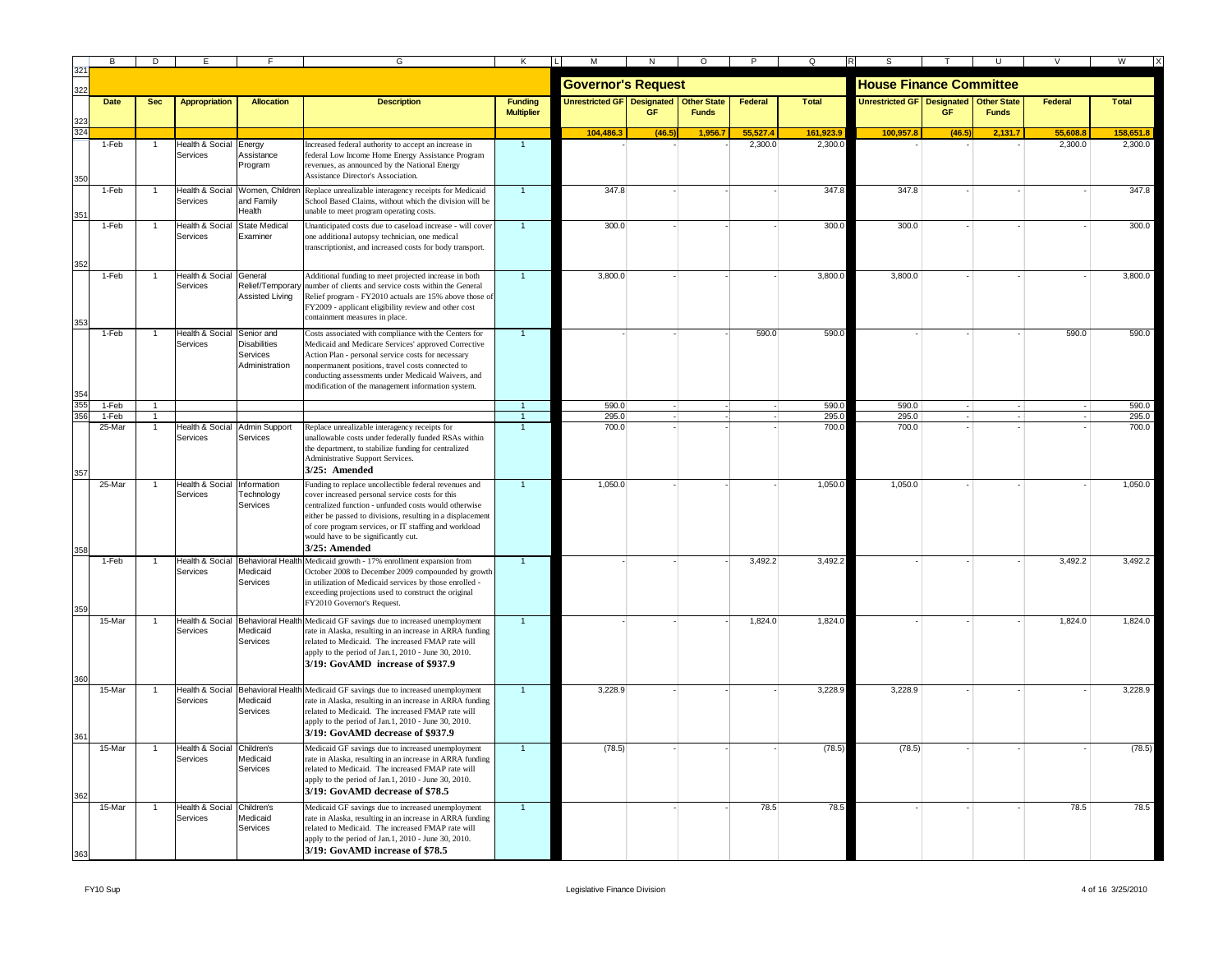|     | <b>B</b>    | D          |                                         |                                                           | G                                                                                                                                                                                                                                                                                                                                                                                                                                                                | К                                   | М                                          | N         | $\circ$      | P        | Q         | $\mathsf R$<br>S                           |        | -U           | V        | W            |
|-----|-------------|------------|-----------------------------------------|-----------------------------------------------------------|------------------------------------------------------------------------------------------------------------------------------------------------------------------------------------------------------------------------------------------------------------------------------------------------------------------------------------------------------------------------------------------------------------------------------------------------------------------|-------------------------------------|--------------------------------------------|-----------|--------------|----------|-----------|--------------------------------------------|--------|--------------|----------|--------------|
| 322 |             |            |                                         |                                                           |                                                                                                                                                                                                                                                                                                                                                                                                                                                                  |                                     | <b>Governor's Request</b>                  |           |              |          |           | <b>House Finance Committee</b>             |        |              |          |              |
|     | <b>Date</b> | <b>Sec</b> | <b>Appropriation</b>                    | <b>Allocation</b>                                         | <b>Description</b>                                                                                                                                                                                                                                                                                                                                                                                                                                               | <b>Funding</b><br><b>Multiplier</b> | Unrestricted GF   Designated   Other State | <b>GF</b> | <b>Funds</b> | Federal  | Total     | Unrestricted GF   Designated   Other State | GF     | <b>Funds</b> | Federal  | <b>Total</b> |
|     |             |            |                                         |                                                           |                                                                                                                                                                                                                                                                                                                                                                                                                                                                  |                                     | 104 486                                    | (46)      | 1.956.7      | 55 527 4 | 161,923.9 | 100.957.8                                  | (46.5) | 2.131.7      | 55,608.8 | 158.651.8    |
|     | 19-Mar      |            | Health & Social<br>Services             | Children's<br>Medicaid<br>Services                        | In analyzing year to date expenditures, the department<br>has identified surplus general fund in the Children's<br>Medicaid Services component. This Medicaid service is<br>primarily for behavioral residential services that are<br>being expended as part of the Bring the Kids Home<br>effort, however the expansion is occurring at a slower<br>pace than had been anticipated when the FY10 budget<br>was developed.<br>3/19: GovAMD decrease of \$2,200.0 | $\overline{1}$                      | (2,200.0)                                  |           |              |          | (2,200.0) | (2,200.0)                                  |        |              |          | (2,200.0)    |
| 365 | 15-Mar      |            | Health & Social Adult<br>Services       | Preventative<br><b>Dental Medicaid</b><br>Services        | Medicaid GF savings due to increased unemployment<br>rate in Alaska, resulting in an increase in ARRA funding<br>related to Medicaid. The increased FMAP rate will<br>apply to the period of Jan.1, 2010 - June 30, 2010.<br>3/19: GovAMD decrease of \$37.6                                                                                                                                                                                                     |                                     | (37.6)                                     |           |              |          | (37.6)    | (37.6)                                     |        |              |          | (37.6)       |
|     | 15-Mar      |            | Health & Social Adult<br>Services       | Preventative<br>Dental Medicaid<br>Services               | Medicaid GF savings due to increased unemployment<br>rate in Alaska, resulting in an increase in ARRA funding<br>related to Medicaid. The increased FMAP rate will<br>apply to the period of Jan.1, 2010 - June 30, 2010.<br>3/19: GovAMD increase of \$37.6                                                                                                                                                                                                     |                                     |                                            |           |              | 37.6     | 37.6      |                                            |        |              | 37.6     | 37.6         |
|     | 5-Mar       |            | Health & Social Health Care<br>Services | Medicaid<br>Services                                      | Medicaid GF savings due to retroactive FMAP increase<br>related to Medicare Part D Clawback repayments to<br>CMS.                                                                                                                                                                                                                                                                                                                                                | $\overline{1}$                      |                                            |           |              |          |           | (7,500.0)                                  |        |              |          | (7,500.0)    |
|     | 1-Feb       |            | Health & Social<br>Services             | <b>Health Care</b><br>Medicaid<br>Services                | Medicaid growth - 17% enrollment expansion from<br>October 2008 to December 2009 compounded by growth<br>in utilization of Medicaid services by those enrolled -<br>exceeding projections used to construct the original<br>FY2010 Governor's Request.                                                                                                                                                                                                           |                                     |                                            |           |              | 29,823.3 | 29,823.3  |                                            |        |              | 29,823.3 | 29,823.3     |
|     | 15-Mar      |            | Health & Social Health Care<br>Services | Medicaid<br>Services                                      | Medicaid GF savings due to increased unemployment<br>rate in Alaska, resulting in an increase in ARRA funding<br>related to Medicaid. The increased FMAP rate will<br>apply to the period of Jan.1, 2010 - June 30, 2010.<br>3/19: GovAMD increase of \$3,493.7                                                                                                                                                                                                  | $\overline{1}$                      |                                            |           |              | 10,990.1 | 10,990.1  |                                            |        |              | 10,990.1 | 10,990.1     |
|     | 15-Mar      |            | <b>Health &amp; Social</b><br>Services  | <b>Health Care</b><br>Medicaid<br>Services                | Medicaid GF savings due to increased unemployment<br>rate in Alaska, resulting in an increase in ARRA funding<br>related to Medicaid. The increased FMAP rate will<br>apply to the period of Jan.1, 2010 - June 30, 2010.<br>3/19: GovAMD decrease of \$3,493.7                                                                                                                                                                                                  |                                     | 29,802.9                                   |           |              |          | 29,802.9  | 29,802.9                                   |        |              |          | 29,802.9     |
|     | 1-Feb       |            | Health & Social Senior and<br>Services  | Disabilities<br>Medicaid<br>Services                      | Medicaid growth - 17% enrollment expansion from<br>October 2008 to December 2009 compounded by growth<br>in utilization of Medicaid services by those enrolled -<br>exceeding projections used to construct the original<br>FY2010 Governor's Request.                                                                                                                                                                                                           |                                     |                                            |           |              | 1,043.2  | 1,043.2   |                                            |        |              | 1,043.2  | 1,043.2      |
| 372 | 15-Mar      |            | Health & Social<br>Services             | Senior and<br><b>Disabilities</b><br>Medicaid<br>Services | Medicaid GF savings due to increased unemployment<br>rate in Alaska, resulting in an increase in ARRA funding<br>related to Medicaid. The increased FMAP rate will<br>apply to the period of Jan.1, 2010 - June 30, 2010.<br>3/19: GovAMD increase of \$2,551.1                                                                                                                                                                                                  | $\overline{1}$                      |                                            |           |              | 4,564.7  | 4,564.7   |                                            |        |              | 4,564.7  | 4,564.7      |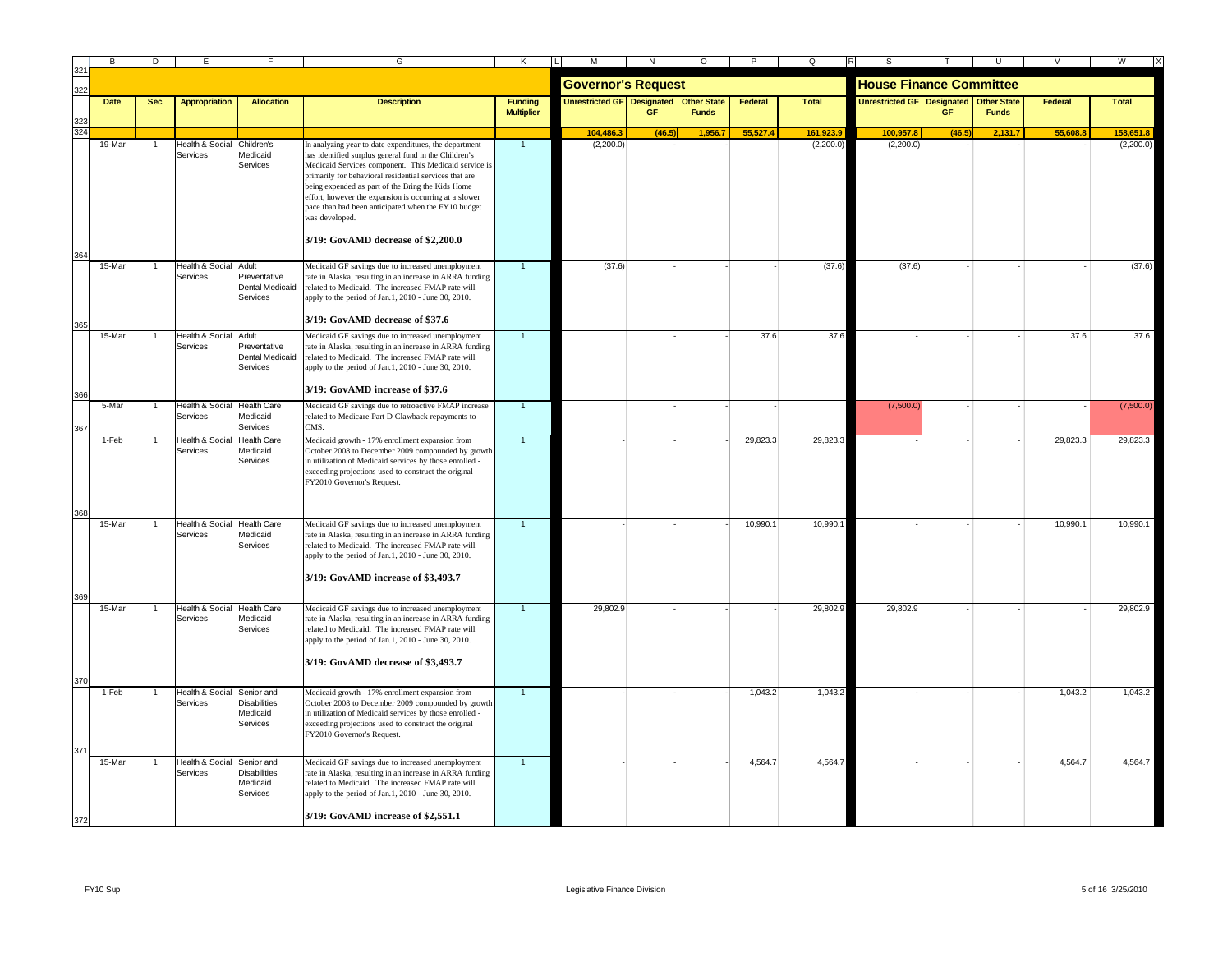|     | B           | D            |                             |                                                           | G                                                                                                                                                                                                                                                                                                                                                                                                                                                                                                                                                                                                                                                                                                                                                                                                                                                                                                                                                                                                                           | Κ                                   | М                                      | N         | $\circ$      |          | Q            | s                                          |           |              | $\vee$  | W            |
|-----|-------------|--------------|-----------------------------|-----------------------------------------------------------|-----------------------------------------------------------------------------------------------------------------------------------------------------------------------------------------------------------------------------------------------------------------------------------------------------------------------------------------------------------------------------------------------------------------------------------------------------------------------------------------------------------------------------------------------------------------------------------------------------------------------------------------------------------------------------------------------------------------------------------------------------------------------------------------------------------------------------------------------------------------------------------------------------------------------------------------------------------------------------------------------------------------------------|-------------------------------------|----------------------------------------|-----------|--------------|----------|--------------|--------------------------------------------|-----------|--------------|---------|--------------|
| 322 |             |              |                             |                                                           |                                                                                                                                                                                                                                                                                                                                                                                                                                                                                                                                                                                                                                                                                                                                                                                                                                                                                                                                                                                                                             |                                     | <b>Governor's Request</b>              |           |              |          |              | <b>House Finance Committee</b>             |           |              |         |              |
|     | <b>Date</b> | <b>Sec</b>   | <b>Appropriation</b>        | <b>Allocation</b>                                         | <b>Description</b>                                                                                                                                                                                                                                                                                                                                                                                                                                                                                                                                                                                                                                                                                                                                                                                                                                                                                                                                                                                                          | <b>Funding</b><br><b>Multiplier</b> | Unrestricted GF Designated Other State | <b>GF</b> | <b>Funds</b> | Federal  | <b>Total</b> | Unrestricted GF   Designated   Other State | <b>GF</b> | <b>Funds</b> | Federal | <b>Total</b> |
| 32  |             |              |                             |                                                           |                                                                                                                                                                                                                                                                                                                                                                                                                                                                                                                                                                                                                                                                                                                                                                                                                                                                                                                                                                                                                             |                                     | 104,486.3                              | (46.5)    | 1,956.7      | 55,527.4 | 161,923.9    | 100,957.                                   | (46.5)    | 2,131.7      | 55,608. | 158,651.8    |
|     | 15-Mar      |              | Health & Social<br>Services | Senior and<br><b>Disabilities</b><br>Medicaid<br>Services | Medicaid GF savings due to increased unemployment<br>rate in Alaska, resulting in an increase in ARRA funding<br>related to Medicaid. The increased FMAP rate will<br>apply to the period of Jan.1, 2010 - June 30, 2010.<br>3/19: GovAMD increase of \$2,551.1                                                                                                                                                                                                                                                                                                                                                                                                                                                                                                                                                                                                                                                                                                                                                             | $\overline{1}$                      | 3.601.3                                |           |              |          | 3.601.3      | 3,601.3                                    |           |              |         | 3,601.3      |
|     | 1-Feb       |              | Law                         | Deputy Attorney                                           | Legal analysis and litigation on items not budgeted -                                                                                                                                                                                                                                                                                                                                                                                                                                                                                                                                                                                                                                                                                                                                                                                                                                                                                                                                                                       |                                     | 964.2                                  |           |              |          | 964.2        | 884.0                                      |           |              |         | 884.0        |
|     |             |              |                             | General's Office                                          | Cruise ship study, Kaltag Supreme Court appeal, PERL<br>bankruptcy, and others                                                                                                                                                                                                                                                                                                                                                                                                                                                                                                                                                                                                                                                                                                                                                                                                                                                                                                                                              |                                     |                                        |           |              |          |              |                                            |           |              |         |              |
|     |             | $\mathbf{1}$ | Law                         | Civil Division<br>Oil, Gas & Mining reappropriated.       | Law reports a lapsing balance of \$1.6 million that can be                                                                                                                                                                                                                                                                                                                                                                                                                                                                                                                                                                                                                                                                                                                                                                                                                                                                                                                                                                  | $\mathbf{1}$                        |                                        |           |              |          |              | (884.0)                                    |           |              |         | (884.0)      |
|     | 25-Mar      |              | Natural<br>Resources        | Gas Pipeline<br>mplementation                             | The unanticipated agreement between TransCanada<br>Corporation and ExxonMobil to work together to<br>progress the Alaska Gasline Inducement Act (AGIA)<br>Gas Pipeline Project has accelerated the pace of the<br>project. There is currently not enough funding in the<br>FY10 budget to fully fund the four positions in the<br>office.<br>With the faster pace of the project, due diligence<br>contractual requirements have increased, meaning more<br>travel. There may be increased need to represent the<br>state's interest in Washington, D.C., as well as other<br>locations.<br>Competitive Benchmark Study - Competitive<br>benchmarking will allow the state to better understand<br>market and supply changes that have occurred since the<br>AGIA finding that might affect the economic viability of<br>the gasline.<br>There is increased need for additional field work and<br>other small contractual studies needed to ensure the state<br>has the most up-to date and accurate data.<br>3/25: Amended | $\overline{1}$                      | 537.6                                  |           |              |          | 537.6        | 537.6                                      |           |              |         | 537.6        |
|     | 1-Feb       |              | Natural<br>Resources        | arge Project<br>Permittina                                | Completion of Environmental Impact Statements<br>associated with proposed Outer Continental Shelf oil and<br>gas leasing and exploration activities.                                                                                                                                                                                                                                                                                                                                                                                                                                                                                                                                                                                                                                                                                                                                                                                                                                                                        | $\overline{1}$                      | 85.0                                   |           |              |          | 85.0         | 85.0                                       |           |              |         | 85.0         |
|     | 1-Feb       |              | Natural<br>Resources        | Fire Suppression<br>Activity                              | The funding included in the FY2010 budget of \$6,712.5<br>for wildland fire suppression is a "placeholder" amount<br>based on historical cost (SLA 2009, Ch 12, Sec 1, Pg.<br>34, Ln 7).<br>The amount proved to be insufficient to address the<br>heavy fire activity during the summer of 2009. On July<br>22, 2009, the Governor signed a Declaration of a<br>Disaster Emergency to authorize the use of additional<br>funds to continue fire suppression operations and<br>activities. New declarations are issued every 30 days.<br>The total of the those declarations for FY2010in excess<br>of the FY2010 authorized budget is \$35,371,400.                                                                                                                                                                                                                                                                                                                                                                        |                                     | 35,371.4                               |           |              |          | 35,371.4     | 35,371.4                                   |           |              |         | 35,371.4     |
|     | 19-Mar      |              | Public Safety               | <b>Special Projects</b>                                   | Continue cold case investigations and illegal drug and                                                                                                                                                                                                                                                                                                                                                                                                                                                                                                                                                                                                                                                                                                                                                                                                                                                                                                                                                                      |                                     |                                        |           |              |          |              |                                            |           |              |         |              |
| 379 |             |              |                             |                                                           | alcohol enforcement.<br>3/19: GovAMD decrease of \$369.5,<br>removing entire original request of \$369.5.                                                                                                                                                                                                                                                                                                                                                                                                                                                                                                                                                                                                                                                                                                                                                                                                                                                                                                                   |                                     |                                        |           |              |          |              |                                            |           |              |         |              |
| 380 | 1-Feb       |              | <b>Public Safety</b>        | Prisoner<br>Transportation                                | Funding to cover projected shortfall in prisoner<br>ransportation costs - airline ticket and private charter<br>costs, baggage fees, out-of-state extradition fees and<br>state travel office fees - based on straight-line projection<br>for the year from the past 6.5 months.                                                                                                                                                                                                                                                                                                                                                                                                                                                                                                                                                                                                                                                                                                                                            |                                     | 300.0                                  |           |              |          | 300.0        | 300.0                                      |           |              |         | 300.0        |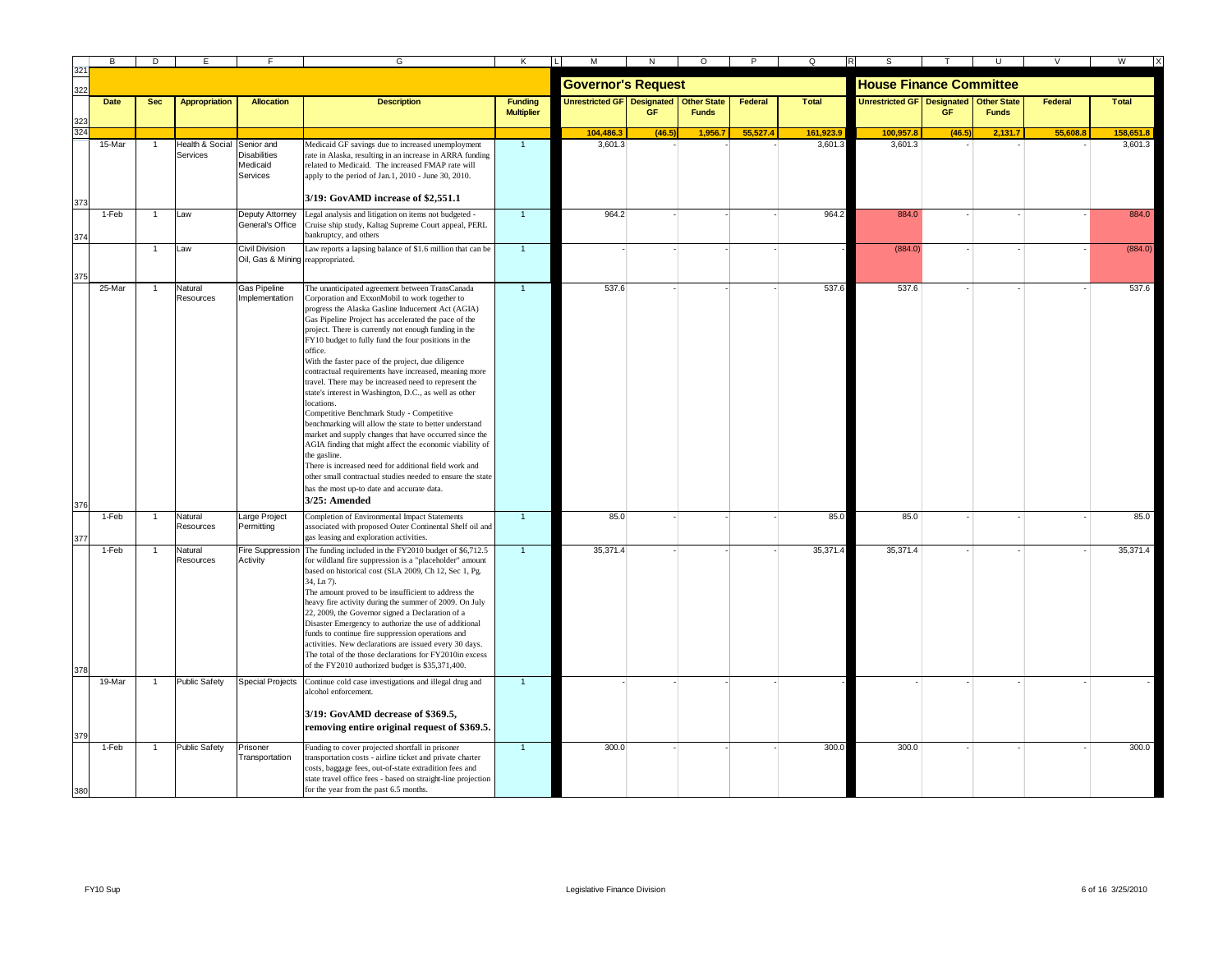|            | B <sub>1</sub> | D              |                      |                                    | G                                                                                                                                             | Κ                              | М                                 |         | $\circ$            | P        | Q            |                                        |         |              |          | W            |
|------------|----------------|----------------|----------------------|------------------------------------|-----------------------------------------------------------------------------------------------------------------------------------------------|--------------------------------|-----------------------------------|---------|--------------------|----------|--------------|----------------------------------------|---------|--------------|----------|--------------|
| 322        |                |                |                      |                                    |                                                                                                                                               |                                | <b>Governor's Request</b>         |         |                    |          |              | <b>House Finance Committee</b>         |         |              |          |              |
|            | <b>Date</b>    | <b>Sec</b>     | <b>Appropriation</b> | <b>Allocation</b>                  | <b>Description</b>                                                                                                                            | <b>Funding</b>                 | <b>Unrestricted GF Designated</b> |         | <b>Other State</b> | Federal  | <b>Total</b> | Unrestricted GF Designated Other State |         |              | Federal  | <b>Total</b> |
|            |                |                |                      |                                    |                                                                                                                                               | <b>Multiplier</b>              |                                   | GF      | <b>Funds</b>       |          |              |                                        | GE      | <b>Funds</b> |          |              |
|            |                |                |                      |                                    |                                                                                                                                               |                                | 104.486.3                         | (46.5)  | 1,956.7            | 55.527.4 | 161.923.9    | 100.957.8                              | (46.5)  | 2.131.7      | 55.608.8 | 158,651.8    |
|            | 1-Feb          |                | Revenue              |                                    | Treasury Division Establish partial-year funding and new state investment<br>officer position, coinciding with a state investment             | $\overline{1}$                 |                                   |         | 50.0               |          | 50.0         |                                        |         | 50.0         |          | 50.0         |
|            |                |                |                      |                                    | strategy change to support an internal effort to begin                                                                                        |                                |                                   |         |                    |          |              |                                        |         |              |          |              |
|            |                |                |                      |                                    | active management of other public market investments.                                                                                         |                                |                                   |         |                    |          |              |                                        |         |              |          |              |
|            |                |                |                      |                                    | Approval of this request and related funding in the<br>Alaska Retirement Management Board (ARMB)                                              |                                |                                   |         |                    |          |              |                                        |         |              |          |              |
|            |                |                |                      |                                    | component will enable the department to reduce external                                                                                       |                                |                                   |         |                    |          |              |                                        |         |              |          |              |
|            |                |                |                      |                                    | investment manager fees in the ARMB Custody and                                                                                               |                                |                                   |         |                    |          |              |                                        |         |              |          |              |
|            |                |                |                      |                                    | Management Fee component.                                                                                                                     |                                |                                   |         |                    |          |              |                                        |         |              |          |              |
|            | 1-Feb          |                | Revenue              | Alaska                             | Increases funding in the Alaska Retirement Management                                                                                         |                                |                                   |         | 8.8                |          | 8.8          |                                        |         | 8.8          |          | 8.8          |
|            |                |                |                      | Retirement                         | Board (ARMB) component to fund one new investment                                                                                             |                                |                                   |         |                    |          |              |                                        |         |              |          |              |
|            |                |                |                      | Management<br>Board                | officer position requested by the Treasury Division.<br>Approval of the new Investment Officer position and                                   |                                |                                   |         |                    |          |              |                                        |         |              |          |              |
|            |                |                |                      |                                    | funding will enable the department to reduce external                                                                                         |                                |                                   |         |                    |          |              |                                        |         |              |          |              |
|            |                |                |                      |                                    | investment manager fees in the ARMB Custody and<br>Management Fee component.                                                                  |                                |                                   |         |                    |          |              |                                        |         |              |          |              |
|            |                |                |                      |                                    |                                                                                                                                               |                                |                                   |         |                    |          |              |                                        |         |              |          |              |
|            | 1-Feb          |                |                      |                                    |                                                                                                                                               | $\blacktriangleleft$           |                                   |         | 28.3               |          | 28.3         |                                        |         | 28.3         |          | 28.3         |
|            | 1-Feb          |                |                      |                                    |                                                                                                                                               | $\overline{1}$                 |                                   |         | 12.5               |          | 12.5         | н.                                     | ۰.      | 12.5         | $\sim$   | 12.5         |
| 385<br>38  | 1-Feb<br>1-Feb |                |                      |                                    |                                                                                                                                               | $\mathbf{1}$<br>$\overline{1}$ |                                   |         | 0.3<br>0.1         |          | 0.3<br>0.1   | $-1$                                   |         | 0.3<br>0.1   |          | 0.3<br>0.1   |
|            | 1-Feb          |                | Revenue              | Alaska                             | Reduced authorization is requested to reflect a decline in                                                                                    |                                |                                   |         | (584.6)            |          | (584.6)      |                                        |         | (584.6)      |          | (584.6)      |
|            |                |                |                      | Retirement                         | management fees resulting from a reduction in actively                                                                                        |                                |                                   |         |                    |          |              |                                        |         |              |          |              |
|            |                |                |                      | Management<br><b>Board Custody</b> | managed large cap publicly traded stocks as well as a<br>decrease in management fees resulting from manager                                   |                                |                                   |         |                    |          |              |                                        |         |              |          |              |
|            |                |                |                      |                                    | and Management terminations due to organizational and performance                                                                             |                                |                                   |         |                    |          |              |                                        |         |              |          |              |
|            |                |                |                      | Fees                               | issues and renegotiated contracts at a lower rate. The                                                                                        |                                |                                   |         |                    |          |              |                                        |         |              |          |              |
|            |                |                |                      |                                    | request represents the potential savings to the State by<br>establishing and funding a new in-house Investment                                |                                |                                   |         |                    |          |              |                                        |         |              |          |              |
|            |                |                |                      |                                    | Officer in the Treasury Division to make asset allocation                                                                                     |                                |                                   |         |                    |          |              |                                        |         |              |          |              |
|            |                |                |                      |                                    | decisions rather than contracting with external managers.                                                                                     |                                |                                   |         |                    |          |              |                                        |         |              |          |              |
| 387<br>388 | $1-Feb$        |                |                      |                                    |                                                                                                                                               |                                |                                   |         | (256.3)            |          | (256.3)      | $\sim$                                 |         | (256.3)      |          | (256.3)      |
| 38         | 1-Feb          |                |                      |                                    |                                                                                                                                               |                                |                                   |         | (7.1)              |          | (7.1)        | $\epsilon$                             |         | (7.1)        |          | (7.1)        |
| 390        | 1-Feb          | $\overline{1}$ |                      |                                    |                                                                                                                                               |                                |                                   |         | (2.0)              |          | (2.0)        |                                        |         | (2.0)        |          | (2.0)        |
|            | 1-Feb          |                | Revenue              |                                    | Permanent Fund Postage and printing costs for an unanticipated and<br>Dividend Division necessary additional public outreach about the change |                                |                                   | 94.1    |                    |          | 94.          |                                        | 94.1    |              |          | 94.1         |
|            |                |                |                      |                                    | from hard copy PFD applications to the web version.                                                                                           |                                |                                   |         |                    |          |              |                                        |         |              |          |              |
|            |                |                |                      |                                    | During this transitional year, however, the division has                                                                                      |                                |                                   |         |                    |          |              |                                        |         |              |          |              |
|            |                |                |                      |                                    | encountered the need for additional public notification                                                                                       |                                |                                   |         |                    |          |              |                                        |         |              |          |              |
|            |                |                |                      |                                    | and outreach about the changes that had not initially been<br>anticipated.                                                                    |                                |                                   |         |                    |          |              |                                        |         |              |          |              |
|            |                |                |                      |                                    |                                                                                                                                               |                                |                                   |         |                    |          |              |                                        |         |              |          |              |
|            | 1-Feb          |                | Revenue              | <b>Child Support</b>               | One-time fund source change from Receipt Supported<br>Services Division Services to federal incentive receipt authority. The                  |                                |                                   |         |                    | 217.7    | 217.7        |                                        |         |              | 217.7    | 217.7        |
|            |                |                |                      |                                    | Child Support Services Division (CSSD) earned                                                                                                 |                                |                                   |         |                    |          |              |                                        |         |              |          |              |
|            |                |                |                      |                                    | additional federal incentive receipts in FFY2008 for                                                                                          |                                |                                   |         |                    |          |              |                                        |         |              |          |              |
|            |                |                |                      |                                    | meeting or exceeding federal performance standards.<br>The division received notification on December 17, 2009                                |                                |                                   |         |                    |          |              |                                        |         |              |          |              |
|            |                |                |                      |                                    | that additional FFY08 incentive dollars had been earned.                                                                                      |                                |                                   |         |                    |          |              |                                        |         |              |          |              |
|            |                |                |                      |                                    |                                                                                                                                               |                                |                                   |         |                    |          |              |                                        |         |              |          |              |
|            | 1-Feb          |                |                      |                                    |                                                                                                                                               |                                |                                   | (217.7) |                    |          | (217.7)      |                                        | (217.7) |              |          | (217.7)      |
|            | 1-Feb          |                | Revenue              | Administrative                     | The Department of Revenue's servers crashed on                                                                                                |                                | 60.1                              |         |                    |          | 60.          | 60.1                                   |         |              |          | 60.1         |
|            |                |                |                      | Services                           | 9/20/2009, affecting the Permanent Fund Dividend<br>Application Information System (DAIS), the Tax                                            |                                |                                   |         |                    |          |              |                                        |         |              |          |              |
|            |                |                |                      |                                    | Division's systems, and State Treasury systems. The                                                                                           |                                |                                   |         |                    |          |              |                                        |         |              |          |              |
|            |                |                |                      |                                    | need to bring all systems back online was critical. As a                                                                                      |                                |                                   |         |                    |          |              |                                        |         |              |          |              |
|            |                |                |                      |                                    | result, the department entered into an emergency<br>agreement with Microsoft to provide problem resolution                                    |                                |                                   |         |                    |          |              |                                        |         |              |          |              |
|            |                |                |                      |                                    | services and assist in bringing the systems back online.                                                                                      |                                |                                   |         |                    |          |              |                                        |         |              |          |              |
|            |                |                |                      |                                    |                                                                                                                                               |                                |                                   |         |                    |          |              |                                        |         |              |          |              |
|            |                |                |                      |                                    |                                                                                                                                               |                                |                                   |         |                    |          |              |                                        |         |              |          |              |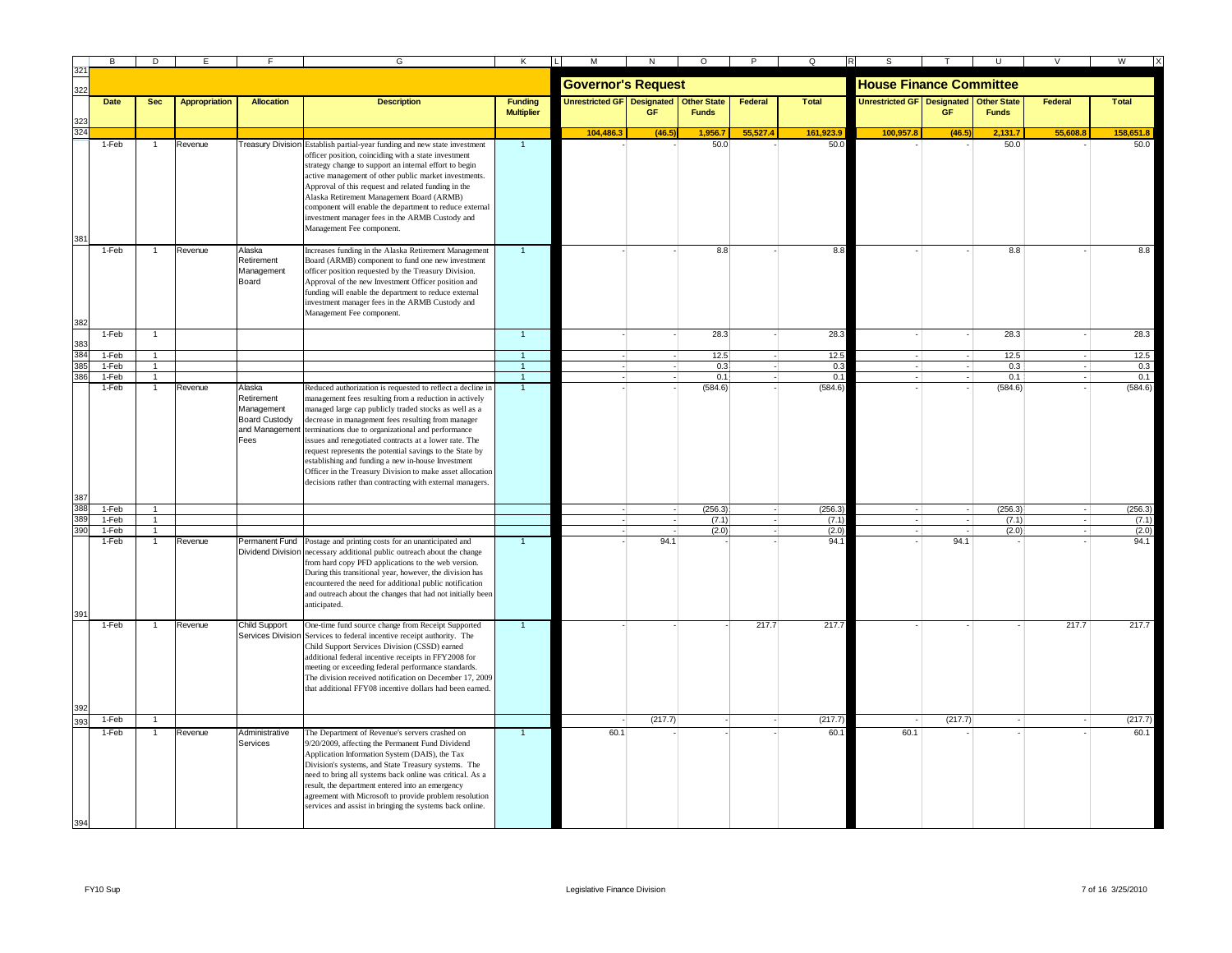|     | B           | D          | Е                    |                                   | G                                                                                                                                                                                                                                                                                                                                                                                                                                                                                                                                                                                                                                                                                                                                                                                                                                                                                                                                                                                                                                                                                                                                              | κ                                   | М                                      | N    | $\circ$      | P        | Q            | s                                 |           | U                                  | $\vee$  | W            |
|-----|-------------|------------|----------------------|-----------------------------------|------------------------------------------------------------------------------------------------------------------------------------------------------------------------------------------------------------------------------------------------------------------------------------------------------------------------------------------------------------------------------------------------------------------------------------------------------------------------------------------------------------------------------------------------------------------------------------------------------------------------------------------------------------------------------------------------------------------------------------------------------------------------------------------------------------------------------------------------------------------------------------------------------------------------------------------------------------------------------------------------------------------------------------------------------------------------------------------------------------------------------------------------|-------------------------------------|----------------------------------------|------|--------------|----------|--------------|-----------------------------------|-----------|------------------------------------|---------|--------------|
| 322 |             |            |                      |                                   |                                                                                                                                                                                                                                                                                                                                                                                                                                                                                                                                                                                                                                                                                                                                                                                                                                                                                                                                                                                                                                                                                                                                                |                                     | <b>Governor's Request</b>              |      |              |          |              | <b>House Finance Committee</b>    |           |                                    |         |              |
|     | <b>Date</b> | <b>Sec</b> | <b>Appropriation</b> | <b>Allocation</b>                 | <b>Description</b>                                                                                                                                                                                                                                                                                                                                                                                                                                                                                                                                                                                                                                                                                                                                                                                                                                                                                                                                                                                                                                                                                                                             | <b>Funding</b><br><b>Multiplier</b> | Unrestricted GF Designated Other State | GF   | <b>Funds</b> | Federal  | <b>Total</b> | <b>Unrestricted GF Designated</b> | <b>GF</b> | <b>Other State</b><br><b>Funds</b> | Federal | <b>Total</b> |
| 324 |             |            |                      |                                   |                                                                                                                                                                                                                                                                                                                                                                                                                                                                                                                                                                                                                                                                                                                                                                                                                                                                                                                                                                                                                                                                                                                                                |                                     | 104,486.                               | (46) | 1,956.7      | 55.527.4 | 161.923.     | 100.957.8                         | (46.5)    | 2,131.                             | 55.608. | 158,651.8    |
|     | 1-Feb       | -1         | Revenue              | Administrative<br><b>Services</b> | The Department of Revenue maintains significant server<br>and database infrastructures that include the Permanent<br>Fund Dividend Division, the Tax Division, and the State<br>Treasury Division. These systems use Microsoft<br>Windows Server, SQL production and test databases<br>VMware, and two NetApp storage filers in Juneau and<br>Anchorage. In order for the department to provide the<br>appropriate level of reliability and operational support,<br>these systems need best practices defined and<br>implemented for security, change control, documentation,<br>backups, disaster recovery and planning.<br>This request is to fund the following two contracts:<br>Disaster Recovery and Security Procedures Backup<br>Support - \$70.0<br>Windows Server, SQL Server, and Help Desk Support -<br>\$30.0                                                                                                                                                                                                                                                                                                                     | $\overline{0}$                      | 100.0                                  |      |              |          | 100.0        |                                   |           |                                    |         |              |
|     |             |            |                      |                                   |                                                                                                                                                                                                                                                                                                                                                                                                                                                                                                                                                                                                                                                                                                                                                                                                                                                                                                                                                                                                                                                                                                                                                |                                     |                                        |      |              |          |              |                                   |           |                                    |         |              |
|     | 1-Feb       |            | Transportation       | Central Region                    | Legal Costs Related to Nikishka Beach Road Case<br>Support Services The Department of Transportation and Public Facilities<br>(DOT&PF) contends that Offshore Systems Kenai (OSK)<br>is illegally engaged in the obstruction, control and<br>closure of public access to and through Nikishka Beach<br>Road which is a public road owned and operated by<br>DOT&PF. OSK has established a guard shack and gate<br>to prevent access to the road and beach in response to<br>U.S. Coast Guard requirements that they secure and<br>protect OSK's facility from trespass, vandalism, theft,<br>etc.<br>The case began in late FY08 and a trial has taken place;<br>however the Judge has still not issued a ruling on the<br>trial. We have incurred \$45.5 in legal costs through<br>December 2009. If a "Notice of Appeal" is not filed, the<br>estimated amount needed for the Department of Law to<br>complete post trial work is approximately \$15.0 for a<br>total of \$60.5 in FY10.                                                                                                                                                     | $\mathbf{0}$                        | 60.5                                   |      |              |          | 60.5         |                                   |           |                                    |         |              |
|     | 19-Mar      |            | Transportation       | Central Region                    | Central Region Support Services is requesting \$240.0 GI<br>Support Services supplemental funding for additional costs related to the<br>Environmental Protection Agency's (EPA) enforcement<br>action against the Department of Transportation and<br>Public Facilities. Sec 28(e), Ch 11 SLA 08 P105 L29<br>(SB256), as amended by Section 14(k) of Ch 14 SLA 09<br>P22 L14 (HB113), provided \$500.0 as a multi-year<br>operating appropriation for defense costs related to<br>EPA's allegations of multiple violations of the Clean<br>Water Act. The unspent amount of \$173.9 carried into<br>FY10. Projected expenses for FY10 are \$413.9, leaving<br>a shortfall of approximately \$240.0 primarily for<br>Department of Law expenses. The Department<br>anticipates that negotiations will continue, however, it is<br>unknown at this time when a settlement may be reached.<br>If a settlement cannot be reached, pre-trial motions will<br>be taken to move the case forward to trial which increase<br>costs substantially. Additional funding will be needed if<br>the case goes to trial.<br>3/19: GovAMD increase of \$240.0 | $\overline{1}$                      | 240.0                                  |      |              |          | 240.0        | 240.0                             |           |                                    |         | 240.0        |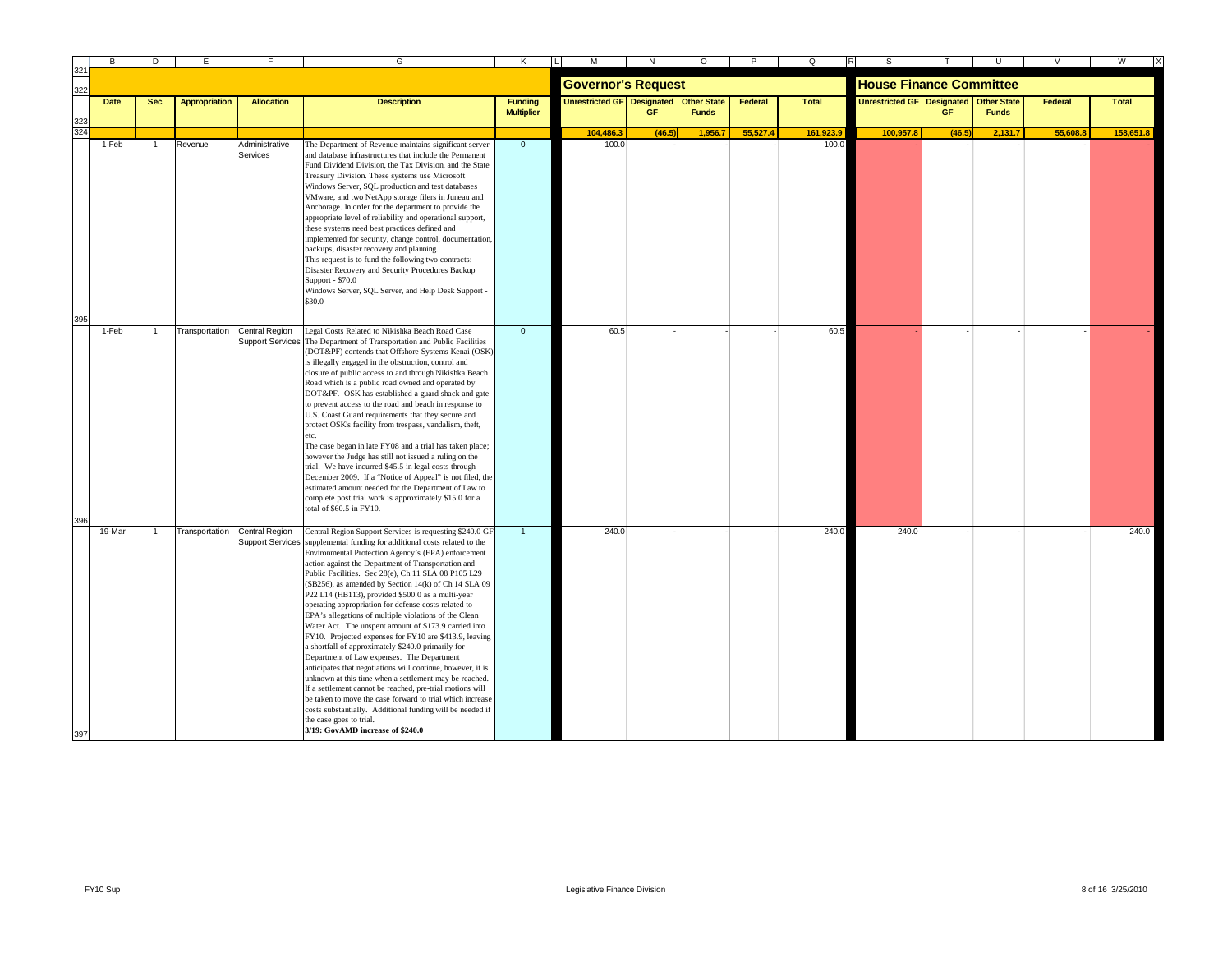|     | в      | D              |                      |                                 | G                                                                                                                                                                                                                                                                                                                                                                                                                                                                                                                                                                                                                                                                                                                                                                                                                                                                                                                                                                                                                                                                                                                                                                                      | Κ                                   |                                          |           | O            |          | Q            |                                        |        |              |          | W            |
|-----|--------|----------------|----------------------|---------------------------------|----------------------------------------------------------------------------------------------------------------------------------------------------------------------------------------------------------------------------------------------------------------------------------------------------------------------------------------------------------------------------------------------------------------------------------------------------------------------------------------------------------------------------------------------------------------------------------------------------------------------------------------------------------------------------------------------------------------------------------------------------------------------------------------------------------------------------------------------------------------------------------------------------------------------------------------------------------------------------------------------------------------------------------------------------------------------------------------------------------------------------------------------------------------------------------------|-------------------------------------|------------------------------------------|-----------|--------------|----------|--------------|----------------------------------------|--------|--------------|----------|--------------|
|     |        |                |                      |                                 |                                                                                                                                                                                                                                                                                                                                                                                                                                                                                                                                                                                                                                                                                                                                                                                                                                                                                                                                                                                                                                                                                                                                                                                        |                                     | <b>Governor's Request</b>                |           |              |          |              | <b>House Finance Committee</b>         |        |              |          |              |
|     | Date   | <b>Sec</b>     | <b>Appropriation</b> | <b>Allocation</b>               | <b>Description</b>                                                                                                                                                                                                                                                                                                                                                                                                                                                                                                                                                                                                                                                                                                                                                                                                                                                                                                                                                                                                                                                                                                                                                                     | <b>Funding</b><br><b>Multiplier</b> | Unrestricted GF Designated   Other State | <b>GF</b> | <b>Funds</b> | Federal  | <b>Total</b> | Unrestricted GF Designated Other State | GF     | <b>Funds</b> | Federal  | <b>Total</b> |
| 324 |        |                |                      |                                 |                                                                                                                                                                                                                                                                                                                                                                                                                                                                                                                                                                                                                                                                                                                                                                                                                                                                                                                                                                                                                                                                                                                                                                                        |                                     | 104,486.3                                | (46.5)    | 1,956.7      | 55,527.4 | 161,923.9    | 100,957.8                              | (46.5) | 2,131.7      | 55,608.8 | 158,651.8    |
|     | 1-Feb  | $\overline{1}$ | Transportation       | Program<br>Development          | Road Weather Information System (RWIS) Maintenance<br>Costs<br>State funding will provide the resources to conduct<br>critical maintenance work on the Department's Road<br>Weather Information System (RWIS) program. The<br>funding is necessary to maintain the RWIS software,<br>equipment and a network of forty-nine (49)<br>environmental sensor stations (ESS) strategically located<br>along the highway system. Each ESS provides weather<br>sensor data (temperature, wind speed, wind direction,<br>relative humidity, pavement and sub-surface<br>temperatures) and camera images.<br>RWIS maintenance activities are not eligible for federal                                                                                                                                                                                                                                                                                                                                                                                                                                                                                                                            | 0.571428571                         | 175.0                                    |           |              |          | 175.0        | 100.0                                  |        |              |          | 100.0        |
|     |        |                |                      |                                 | dollars and without adequate funding there is a potential                                                                                                                                                                                                                                                                                                                                                                                                                                                                                                                                                                                                                                                                                                                                                                                                                                                                                                                                                                                                                                                                                                                              |                                     |                                          |           |              |          |              |                                        |        |              |          |              |
|     |        |                |                      |                                 | risk of the entire RWIS network becoming inoperable.                                                                                                                                                                                                                                                                                                                                                                                                                                                                                                                                                                                                                                                                                                                                                                                                                                                                                                                                                                                                                                                                                                                                   |                                     |                                          |           |              |          |              |                                        |        |              |          |              |
|     | 25-Mar |                | Transportation       | and Engineering<br>Services     | Statewide Design Clean Water Act Compliance<br>The department's actions, or inactions, resulting from<br>repair work in response to the flooding on the Kenai<br>Peninsula in 2002 and storm water violations involving<br>Department of Transportation and Public Facilities<br>contractors on three Central region projects in 2005 and<br>2006, resulted in non-compliance allegations by federal<br>agencies. Under the current schedule of proposed<br>settlement terms, the department will be required to meet<br>compliance requirements by mid June 2010. In order to<br>meet these requirements, the department requests \$553.0<br>in general funds for storm water staff training, annual<br>reporting requirement and related costs, and a civil<br>penalty.                                                                                                                                                                                                                                                                                                                                                                                                              | $\overline{1}$                      | 553.0                                    |           |              |          | 553.C        | 553.0                                  |        |              |          | 553.0        |
| 399 |        |                |                      |                                 | 3/25: Amendment increase of \$256.5                                                                                                                                                                                                                                                                                                                                                                                                                                                                                                                                                                                                                                                                                                                                                                                                                                                                                                                                                                                                                                                                                                                                                    |                                     |                                          |           |              |          |              |                                        |        |              |          |              |
|     | 1-Feb  | -1             | Transportation -     | <b>State Equipment</b><br>Fleet | Increased Operational Costs for Parts, Commodities,<br>Services, and Fuel Purchases<br>Travel - Travel is required to support the repairs and<br>preventative maintenance programs for vehicles and<br>equipment at rural airports and highways. Due to the<br>unprecedented increase in fuel costs, airfares throughout<br>the state were increased, having a direct impact on<br>maintaining existing services.<br>Services - Costs continue stay at higher levels than<br>currently reflected in the component's budget for the<br>shipment of freight such as parts, commodities, vehicles<br>and equipment, the mission of the program is seriously<br>impacted. Additional costs for vendor repairs are also<br>being passed along to the State by the contractors.<br>Commodities - Fuel costs and necessary consumables<br>paid by the State Equipment Fleet and billed to the<br>corresponding executive branch agencies have increased<br>substantially since FY07. An increase in budget<br>authority is required based on the projected use of these<br>services through historical data. Parts and other<br>commodities used by the State have also increased in<br>cost. | $\mathbf{1}$                        |                                          |           | 2,706.7      |          | 2,706.7      |                                        |        | 2,706.7      |          | 2,706.7      |
|     |        |                |                      |                                 |                                                                                                                                                                                                                                                                                                                                                                                                                                                                                                                                                                                                                                                                                                                                                                                                                                                                                                                                                                                                                                                                                                                                                                                        |                                     |                                          |           |              |          |              |                                        |        |              |          |              |
|     | 1-Feb  |                | Transportation       | Facilities                      | Northern Region Galena Maintenance Facility Operating and Maintenance<br>Costs<br>The FY09 operating budget contained a \$110.0<br>increment to maintain a maintenance building at Galena<br>that was transferred to the Department from the U.S. Air<br>Force. That funding level was based upon completion of<br>some aggressive cost savings measures which would be<br>accomplished as part of a capital project for energy<br>improvements. The project is scheduled for completion<br>in the summer of 2010. FY10 estimated expenditures are<br>\$209.9, leaving a projected shortfall of \$99.9.                                                                                                                                                                                                                                                                                                                                                                                                                                                                                                                                                                                |                                     | 99.9                                     |           |              |          | 99.9         | 99.9                                   |        |              |          | 99.9         |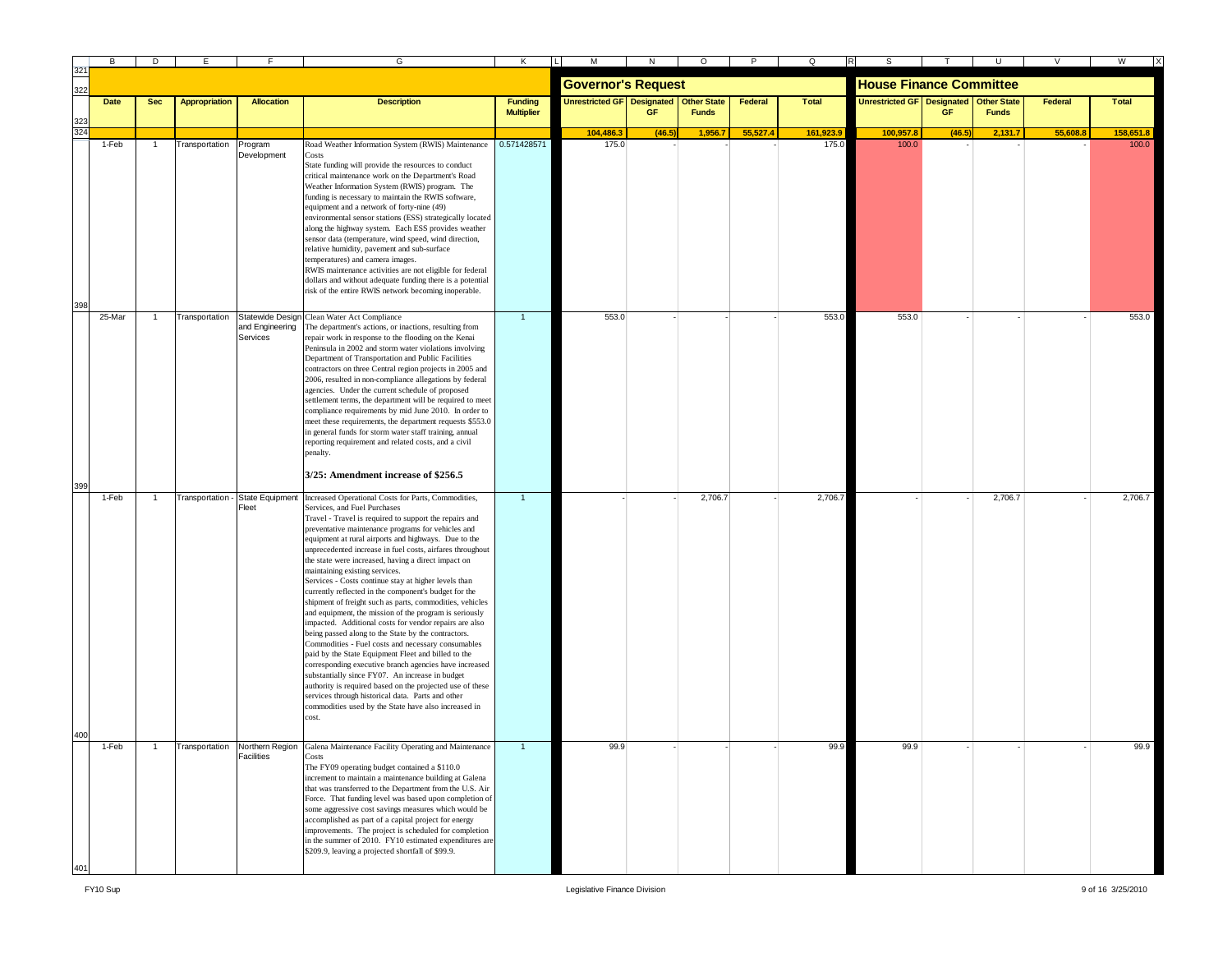| B           | D              | Е                    |                                              | G                                                                                                                                                                                                                                                                                                                                                                                                                                                                                                                                                                                                                                                                                                                                                                                                             | K                                   |                                   | N      | $\circ$                            |          | O            |                                   |        |                                    |          | W            |
|-------------|----------------|----------------------|----------------------------------------------|---------------------------------------------------------------------------------------------------------------------------------------------------------------------------------------------------------------------------------------------------------------------------------------------------------------------------------------------------------------------------------------------------------------------------------------------------------------------------------------------------------------------------------------------------------------------------------------------------------------------------------------------------------------------------------------------------------------------------------------------------------------------------------------------------------------|-------------------------------------|-----------------------------------|--------|------------------------------------|----------|--------------|-----------------------------------|--------|------------------------------------|----------|--------------|
|             |                |                      |                                              |                                                                                                                                                                                                                                                                                                                                                                                                                                                                                                                                                                                                                                                                                                                                                                                                               |                                     | <b>Governor's Request</b>         |        |                                    |          |              | <b>House Finance Committee</b>    |        |                                    |          |              |
| <b>Date</b> | <b>Sec</b>     | <b>Appropriation</b> | <b>Allocation</b>                            | <b>Description</b>                                                                                                                                                                                                                                                                                                                                                                                                                                                                                                                                                                                                                                                                                                                                                                                            | <b>Funding</b><br><b>Multiplier</b> | <b>Unrestricted GF Designated</b> | GF     | <b>Other State</b><br><b>Funds</b> | Federal  | <b>Total</b> | <b>Unrestricted GF Designated</b> | GF     | <b>Other State</b><br><b>Funds</b> | Federal  | <b>Total</b> |
|             |                |                      |                                              |                                                                                                                                                                                                                                                                                                                                                                                                                                                                                                                                                                                                                                                                                                                                                                                                               |                                     | 104,486.3                         | (46.5) | 1,956.7                            | 55.527.4 | 161,923.9    | 100,957.                          | (46.5) | 2,131.7                            | 55.608.8 | 158,651.     |
| 25-Mar      | $\mathbf{1}$   | Transportation -     | Central Region<br>Highways and<br>Aviation   | Enforcement of Clean Water Act - Environmental<br>Protection Agency (EPA) Street Sweeping and Permit<br>Compliance Costs<br>Additional funding is required to meet the minimum<br>requirements of the Environmental Protection Agency<br>(EPA) Municipal Separate Storm Sewer System (MS4)<br>Permit. The MS4 permit will go into effect on February<br>1, 2010. The EPA's MS4 permit increases the street<br>sweeping requirements that are above and beyond the<br>current MS4 permit, monitoring various aspects of the                                                                                                                                                                                                                                                                                    | $\mathbf{1}$                        | 1,038.1                           |        |                                    |          | 1,038.       | 1,038.1                           |        |                                    |          | 1,038.1      |
| 25-Mar      |                | Transportation       |                                              | permit and reporting to EPA with regards to the permit.<br>The FY2011 Governor's budget request includes<br>\$1,682.0 for these new ongoing requirements.<br>3/25: Amended<br>3/19: GovAMD increase of \$432.0<br>Northern Region Legal Costs for Material Site Lawsuits                                                                                                                                                                                                                                                                                                                                                                                                                                                                                                                                      | $\overline{1}$                      | 150.0                             |        |                                    |          | 150.0        | 150.0                             |        |                                    |          | 150.0        |
|             |                |                      | Highways and<br>Aviation                     | Due to ongoing lawsuits filed by one of the regional<br>native corporations for alleged infringement on their land<br>and rights of way, we have incurred excessive costs<br>again this year for Department of Law attorneys. None of<br>the three lawsuits filed have yet gone to court so the total<br>cost is unknown. Additional funding for \$150.0 is based<br>on the amount expended to date for attorneys and expert<br>witnesses.<br>3/25: Amended                                                                                                                                                                                                                                                                                                                                                   |                                     |                                   |        |                                    |          |              |                                   |        |                                    |          |              |
| 1-Feb       | $\overline{1}$ | Transportation       | Southeast<br>and Aviation                    | Transportation Security Agency Requirements - Door<br>Region Highways Lock System and Fingerprint Machine<br>To continue to meet Transportation Security Agency<br>requirements a new security access door lock system<br>needs to be installed for the Sitka Airport Terminal. The<br>control system for these doors is outdated and has<br>become unreliable. A replacement system is estimated<br>to cost \$30.0.<br>Transportation Security Administration regulations<br>require the Department to fingerprint all badge holders at<br>our certificated airports. The existing fingerprint<br>machine is out of date and has become unreliable. A<br>new machine is estimated to cost \$14.9.                                                                                                            | $\overline{1}$                      | 44.9                              |        |                                    |          | 44.9         | 44.9                              |        |                                    |          | 44.9         |
| $1-Feb$     |                |                      | Transportation Whittier Access<br>and Tunnel | <b>Bid Protest Costs for Whittier Tunnel Operations</b><br>Contract<br>A bidder protested the award of a contract for operation<br>of the Whittier Tunnel Toll Facility. This resulted in<br>unplanned attorney and hearing officer costs which will<br>continue until a settlement is reached. The Department<br>of Law has billed \$12.0 for attorney services through<br>November 2009, and we estimate \$8.0 of additional legal<br>fees for the remainder of FY10. The Department of<br>Administration has billed \$11.7 for a hearing officer; we<br>anticipate needing approximately \$18.3 (\$3.0 on average)<br>for additional mediation services through June. It is<br>unknown whether there will be additional expenses<br>associated with this litigation such as potential settlement<br>costs. |                                     | 50.0                              |        |                                    |          | 50.0         | 50.0                              |        |                                    |          | 50.0         |
| 1-Feb       | $\mathbf{1}$   | Transportation       | <b>Whittier Access</b><br>and Tunnel         | Increased Operating Costs and Reduced Toll Revenue at<br>the Whittier Tunnel<br>Additional funding is necessary to fund the operation of<br>the Whittier Tunnel Toll Facility for the remainder of<br>FY10. Additional costs were incurred for cable repair,<br>railroad crossing fees, increased State Equipment Fleet<br>equipment replacement fees, CPI adjustments for the<br>current contract, and additional roadway maintenance<br>work leading up to the tunnel. In addition to increased<br>costs, toll revenues have declined due to economic<br>conditions, reduced cruise ship dockings, and gasoline<br>prices.                                                                                                                                                                                  | $\blacktriangleleft$                | 385.0                             |        |                                    |          | 385.0        | 385.0                             |        |                                    |          | 385.0        |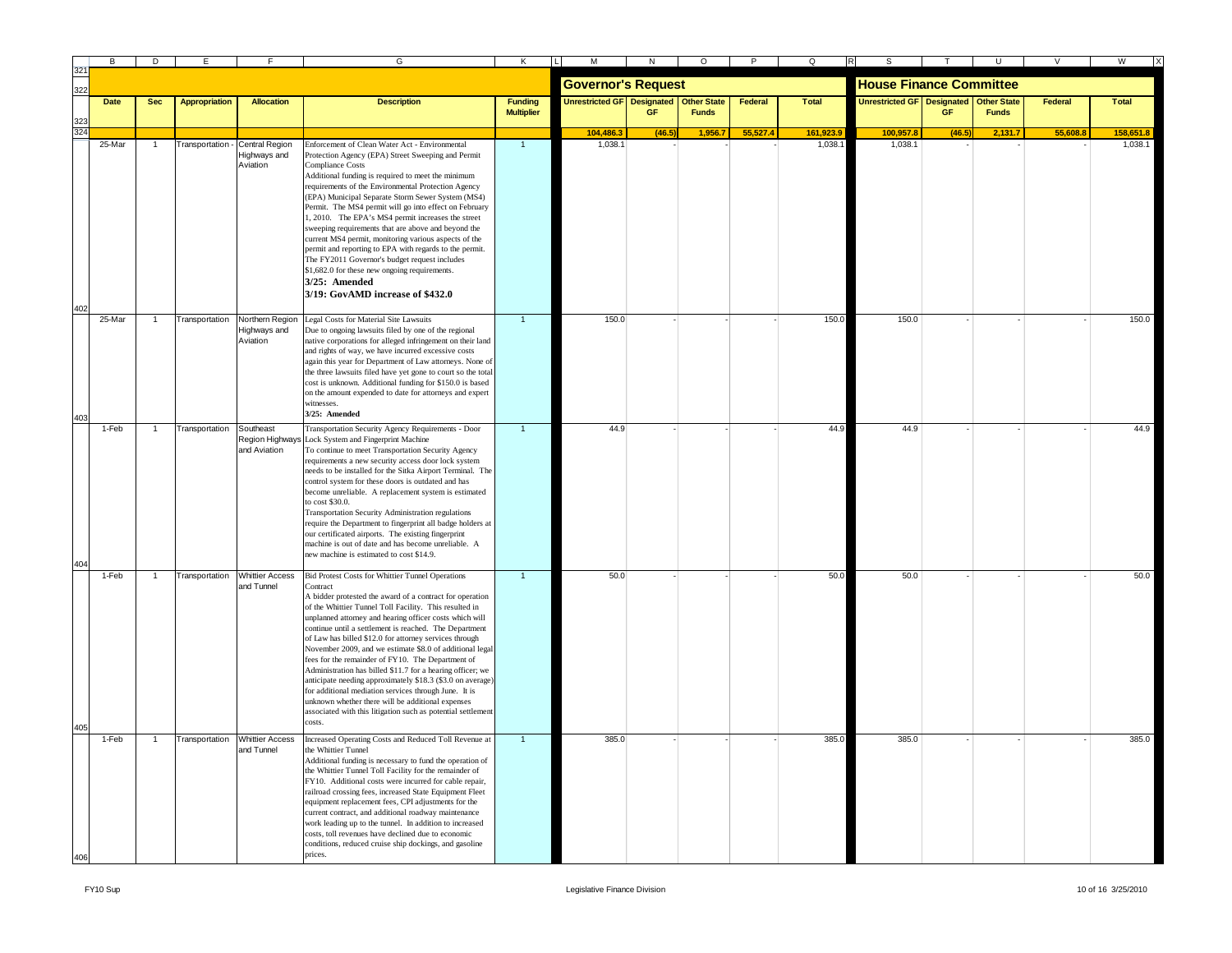|            | B      | D              | Е                                                     |                                                   | G                                                                                                                                                                                                                                                                          | Κ                                   | M                                 | N      | $\circ$                            | $\overline{P}$ | Q            | $\overline{R}$                         |        | $\cup$       |          | W<br>$\mathsf{I}$ |
|------------|--------|----------------|-------------------------------------------------------|---------------------------------------------------|----------------------------------------------------------------------------------------------------------------------------------------------------------------------------------------------------------------------------------------------------------------------------|-------------------------------------|-----------------------------------|--------|------------------------------------|----------------|--------------|----------------------------------------|--------|--------------|----------|-------------------|
| 322        |        |                |                                                       |                                                   |                                                                                                                                                                                                                                                                            |                                     | <b>Governor's Request</b>         |        |                                    |                |              | <b>House Finance Committee</b>         |        |              |          |                   |
|            | Date   | <b>Sec</b>     | <b>Appropriation</b>                                  | <b>Allocation</b>                                 | <b>Description</b>                                                                                                                                                                                                                                                         | <b>Funding</b><br><b>Multiplier</b> | <b>Unrestricted GF</b> Designated | GF     | <b>Other State</b><br><b>Funds</b> | Federal        | <b>Total</b> | Unrestricted GF Designated Other State | GF     | <b>Funds</b> | Federal  | <b>Total</b>      |
| 323<br>324 |        |                |                                                       |                                                   |                                                                                                                                                                                                                                                                            |                                     | 104,486.3                         | (46.5) | 1,956.7                            | 55,527.4       | 161,923.9    | 100,957.8                              | (46.5) | 2,131.7      | 55,608.8 | 158.651.8         |
|            | 1-Feb  | $\overline{1}$ | Alaska Court<br>System                                | Administration<br>and Support                     | Appropriation of a settlement the State received on a<br>claim for prepaid phone card long distance charges.                                                                                                                                                               | $\overline{1}$                      | 35.5                              |        |                                    |                | 35.5         | 35.5                                   |        |              |          | 35.5              |
|            | 1-Feb  | $\overline{2}$ |                                                       |                                                   | Sets out the funding by agency for the appropriations in<br>Section 1.                                                                                                                                                                                                     |                                     |                                   |        |                                    |                |              |                                        |        |              |          |                   |
|            | 22-Mar | $\overline{4}$ | Community,<br>Commerce and<br>Economic<br>Development | Community &<br>Regional Affairs                   | Grant to the World Trade Center to fund events occurring<br>in FY10 and FY11                                                                                                                                                                                               | $\overline{1}$                      |                                   |        |                                    |                |              | 250.0                                  |        |              |          | 250.0             |
| 41         | 1-Feb  | 5              | Corrections                                           | Correctional<br>Academy                           | Funding to implement the interest arbitration decision<br>dated March 19, 2009, establishing monetary terms of the<br>collective bargaining agreement with the Alaska<br>Correctional Officers Association, for the fiscal year<br>ending June 30, 2010.                   | $\mathbf{1}$                        | 9.0                               |        |                                    |                | 9.0          | 9.0                                    |        |              |          | 9.0               |
| 41         | 1-Feb  | 5              | Corrections                                           | Inmate<br>Transportation                          |                                                                                                                                                                                                                                                                            | $\mathbf{1}$                        | 23.8                              |        |                                    |                | 23.8         | 23.8                                   |        |              |          | 23.8              |
|            | 1-Feb  | 5              | Corrections                                           | Anchorage<br>Correctional                         |                                                                                                                                                                                                                                                                            | $\mathbf{1}$                        |                                   |        |                                    | 32.7           | 32.7         |                                        |        |              | 32.7     | 32.7              |
|            | 1-Feb  | 5              | Corrections                                           | Complex<br>Anchorage<br>Correctional              |                                                                                                                                                                                                                                                                            | $\mathbf{1}$                        | 436.9                             |        |                                    |                | 436.9        | 436.9                                  |        |              |          | 436.9             |
|            | 1-Feb  | 5              | Corrections                                           | Complex<br>Anvil Mountain<br>Correctional         |                                                                                                                                                                                                                                                                            | $\overline{1}$                      | 97.6                              |        |                                    |                | 97.6         | 97.6                                   |        |              |          | 97.6              |
|            | 1-Feb  | 5              | Corrections                                           | Center<br><b>Combined Hiland</b>                  |                                                                                                                                                                                                                                                                            | $\overline{1}$                      | 205.6                             |        |                                    |                | 205.6        | 205.6                                  |        |              |          | 205.6             |
| 415        |        |                |                                                       | Mountain<br>Correctional<br>Center                |                                                                                                                                                                                                                                                                            |                                     |                                   |        |                                    |                |              |                                        |        |              |          |                   |
| 416        | 1-Feb  | 5              | Corrections                                           | Fairbanks<br>Correctional<br>Center               |                                                                                                                                                                                                                                                                            | $\overline{1}$                      | 277.0                             |        |                                    |                | 277.0        | 277.0                                  |        |              |          | 277.0             |
|            | 1-Feb  | 5              | Corrections                                           | Ketchikan<br>Correctional<br>Center               |                                                                                                                                                                                                                                                                            | $\mathbf{1}$                        | 175.7                             |        |                                    |                | 175.7        | 175.7                                  |        |              |          | 175.7             |
| 418        | 1-Feb  | 5              | Corrections                                           | Lemon Creek<br>Correctional<br>Center             |                                                                                                                                                                                                                                                                            | $\overline{1}$                      | 156.7                             |        |                                    |                | 156.7        | 156.7                                  |        |              |          | 156.7             |
|            | 1-Feb  | 5              | Corrections                                           | Matanuska-<br>Susitna<br>Correctional<br>Center   |                                                                                                                                                                                                                                                                            | $\overline{1}$                      | 88.1                              |        |                                    |                | 88.1         | 88.1                                   |        |              |          | 88.1              |
|            | 1-Feb  | 5              | Corrections                                           | Palmer<br>Correctional<br>Center                  |                                                                                                                                                                                                                                                                            | $\mathbf{1}$                        | 230.9                             |        |                                    |                | 230.9        | 230.9                                  |        |              |          | 230.9             |
|            | 1-Feb  | 5              | Corrections                                           | <b>Spring Creek</b><br>Correctional<br>Center     |                                                                                                                                                                                                                                                                            | $\mathbf{1}$                        | 1,205.0                           |        |                                    |                | 1,205.0      | 1,205.0                                |        |              |          | 1,205.0           |
|            | 1-Feb  | 5              | Corrections                                           | Wildwood<br>Correctional                          |                                                                                                                                                                                                                                                                            | $\mathbf{1}$                        | 235.7                             |        |                                    |                | 235.7        | 235.7                                  |        |              |          | 235.7             |
|            | 1-Feb  | 5              | Corrections                                           | Center<br>Yukon-<br>Kuskokwim<br>Correctional     |                                                                                                                                                                                                                                                                            | $\overline{1}$                      | 103.8                             |        |                                    |                | 103.8        | 103.8                                  |        |              |          | 103.8             |
| 42         | 1-Feb  | 5              | Corrections                                           | Center<br>Point MacKenzie<br>Correctional<br>Farm |                                                                                                                                                                                                                                                                            | $\overline{1}$                      | 56.5                              |        |                                    |                | 56.5         | 56.5                                   |        |              |          | 56.5              |
| 42.        | 1-Feb  | 5              | Corrections                                           | Institution                                       | Funding to implement the interest arbitration decision<br>Director's Office dated March 19, 2009, establishing monetary terms of the<br>collective bargaining agreement with the Alaska<br>Correctional Officers Association, for the fiscal year<br>ending June 30, 2011. | $\mathbf{1}$                        |                                   |        |                                    |                |              | 7,046.2                                |        |              |          | 7,046.2           |
| 426        | 1-Feb  | 5              | Corrections                                           | Institution<br>Director's Office                  | 114.1                                                                                                                                                                                                                                                                      | $\mathbf{1}$                        |                                   |        |                                    |                |              |                                        |        |              | 81.4     | 81.4              |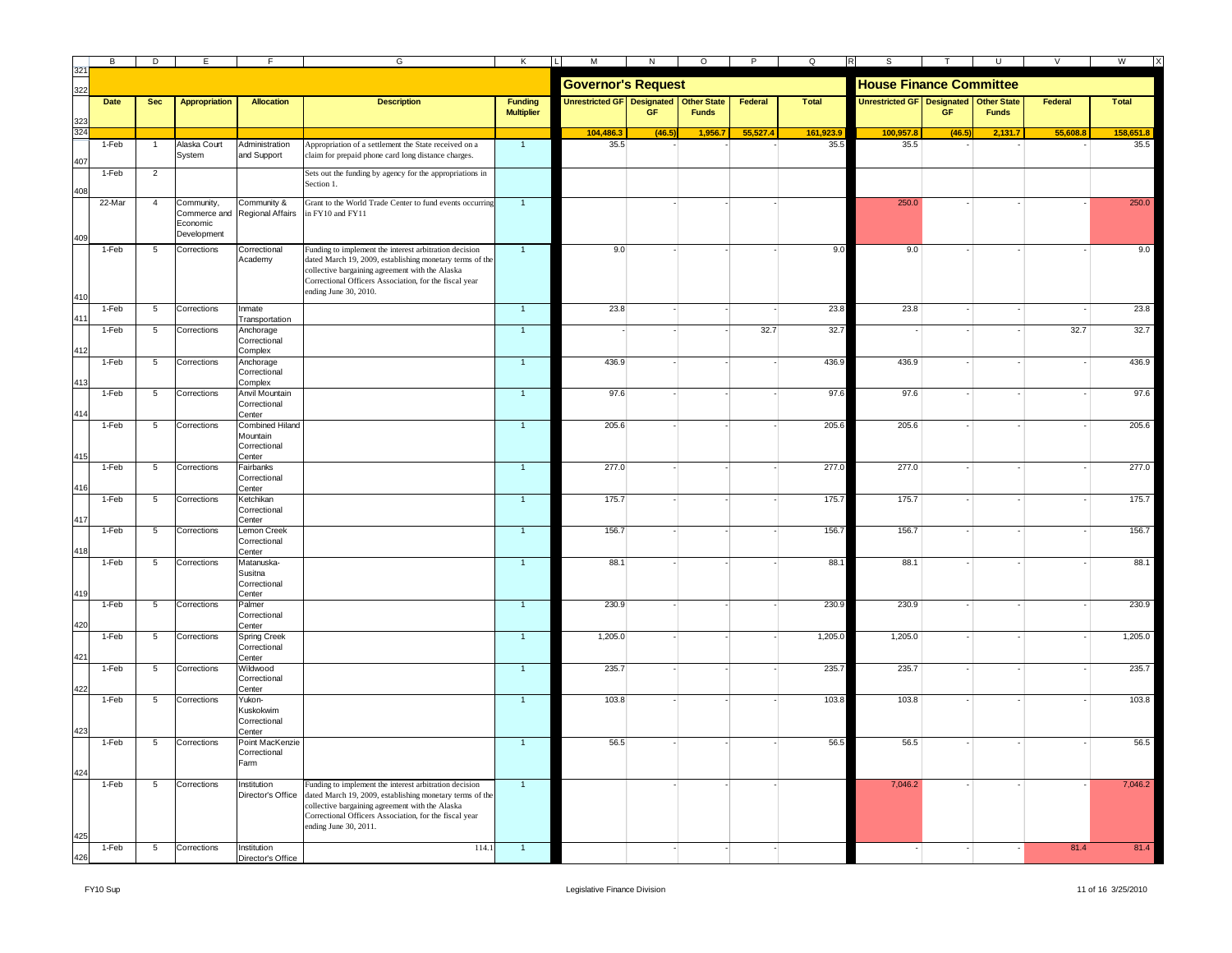| 32  | R <sub>1</sub>  | D              | E                              |                                                               | G                                                                                                                                                                                                                                                                                                                                                                                                                                                                                                                                                                                                               | ĸ                                   | М                                        | N         | $\circ$      |          | O            |                                   |           |                                    | $\vee$  | W            |
|-----|-----------------|----------------|--------------------------------|---------------------------------------------------------------|-----------------------------------------------------------------------------------------------------------------------------------------------------------------------------------------------------------------------------------------------------------------------------------------------------------------------------------------------------------------------------------------------------------------------------------------------------------------------------------------------------------------------------------------------------------------------------------------------------------------|-------------------------------------|------------------------------------------|-----------|--------------|----------|--------------|-----------------------------------|-----------|------------------------------------|---------|--------------|
| 322 |                 |                |                                |                                                               |                                                                                                                                                                                                                                                                                                                                                                                                                                                                                                                                                                                                                 |                                     | <b>Governor's Request</b>                |           |              |          |              | <b>House Finance Committee</b>    |           |                                    |         |              |
|     | <b>Date</b>     | <b>Sec</b>     | <b>Appropriation</b>           | <b>Allocation</b>                                             | <b>Description</b>                                                                                                                                                                                                                                                                                                                                                                                                                                                                                                                                                                                              | <b>Funding</b><br><b>Multiplier</b> | Unrestricted GF Designated   Other State | <b>GF</b> | <b>Funds</b> | Federal  | <b>Total</b> | <b>Unrestricted GF</b> Designated | <b>GF</b> | <b>Other State</b><br><b>Funds</b> | Federal | <b>Total</b> |
| 324 |                 |                |                                |                                                               |                                                                                                                                                                                                                                                                                                                                                                                                                                                                                                                                                                                                                 |                                     | 104,486.3                                | (46.5)    | 1,956.7      | 55,527.4 | 161,923.9    | 100,957.8                         | (46.5)    | 2,131.7                            | 55,608. | 158,651.8    |
| 427 | 1-Feb           | 6              | Health & Social<br>Services    | Probation<br>Services                                         | Miscellaneous claim to pay outstanding FY2004 medical<br>bills for a minor in the custody of the Division of<br>Juvenile Justice that received medical treatment from the<br>Central Peninsula Hospital.                                                                                                                                                                                                                                                                                                                                                                                                        | $\overline{1}$                      | 0.2                                      |           |              |          | 0.2          | 0.2                               |           |                                    |         | 0.2          |
|     | 1-Feb           | $\overline{7}$ | abor &<br><b>Workforce Dev</b> | Workforce                                                     | Amend language - the unexpended/unobligated balance<br>Investment Board from Sec 1, Ch 27, SLA 2008, page 17, line 4 (Branch-<br>wide Oil & Gas Development) is appropriated to<br>Workforce Investment Board for continued work in<br>FY2010.<br>No new money--reappropriation                                                                                                                                                                                                                                                                                                                                 | $\mathbf 0$                         | 85.0                                     |           |              |          | 85.0         |                                   |           |                                    |         |              |
|     |                 |                |                                |                                                               |                                                                                                                                                                                                                                                                                                                                                                                                                                                                                                                                                                                                                 |                                     |                                          |           |              |          |              |                                   |           |                                    |         |              |
|     | 25-Mar          | 8              | Law                            | Deputy Attorney<br>General's Office                           | Total actual judgments and settlements finalized as of<br>3/25/2010.<br>3/25: Amendment increase of \$35.1<br>3/19: GovAMD increase of \$1.158.0                                                                                                                                                                                                                                                                                                                                                                                                                                                                | $\mathbf{1}$                        | 1,459.7                                  |           |              |          | 1,459.7      | 1,459.7                           |           |                                    |         | 1,459.7      |
|     | 19-Mar          | $\mathbf{Q}$   | Natural<br>Resources           | Claims permits<br>and leases                                  | The Kasilof Beach and Personal use fishery is lacking<br>funding for contractual services for dumpsters and<br>portapotties for this upcoming season.<br>Multi-year appropriation<br>(June 15 - August 7th)                                                                                                                                                                                                                                                                                                                                                                                                     | $\overline{1}$                      |                                          |           |              |          |              | 40.0                              |           |                                    |         | 40.0         |
|     |                 |                |                                |                                                               |                                                                                                                                                                                                                                                                                                                                                                                                                                                                                                                                                                                                                 |                                     |                                          |           |              |          |              |                                   |           |                                    |         |              |
|     | 1-Feb           | 10             | <b>Public Safety</b>           | <b>Special Projects</b>                                       | Authority for receipt of additional ARRA federal funding<br>to augment personal services costs of a forensic<br>examiner, provide training to investigators in combating<br>Internet crimes, and purchase computer forensic<br>equipment.<br>Multi-year FY10 and FY11                                                                                                                                                                                                                                                                                                                                           | $\blacktriangleleft$                |                                          |           |              | 97.0     | 97.0         |                                   |           |                                    | 97.0    | 97.0         |
|     |                 |                |                                |                                                               |                                                                                                                                                                                                                                                                                                                                                                                                                                                                                                                                                                                                                 |                                     |                                          |           |              |          |              |                                   |           |                                    |         |              |
|     | $1-Feb$         | 12             | Fund<br>Capitalization         | Disaster Relief<br>Fund                                       | Disaster relief funding - Kodiak Island flood, Pelican<br>water system failure, Seward storm surge - plus fund<br>replenishment in preparation for providing immediate<br>assistance during spring floods and storms.                                                                                                                                                                                                                                                                                                                                                                                           | $\overline{1}$                      | 5,000.0                                  |           |              |          | 5,000.0      | 5,000.0                           |           |                                    |         | 5,000.0      |
|     | 22-Mar          | 13             | Natural<br>Resources           | Agriculture<br>Revolving Loan<br>Program<br>Administration    | Amend *Sec. 18(b), Ch. 30, SLA07, P148, L16 (FY07-<br>FY10). "The sum of \$600,000 is appropriated from the<br>general fund to the Department of Natural resources for<br>assistance to the Creamery Corporation, dba Matanuska<br>Maid Dairy."<br>Re-appropriate to the Agr Revolving Loan Program<br>Admin                                                                                                                                                                                                                                                                                                    | $\overline{1}$                      |                                          |           |              |          |              | (600.0)                           |           |                                    |         | (600.0)      |
|     | 17-Feb<br>1-Feb | 9<br>15        | Natural<br>Resources           | Oil & Gas<br>Development<br>Cook Inlet<br>Reclamation<br>Bond | Amend *Sec. 11. Department of Natural Resources, to<br>add a new subsection (c) as follows:<br>(c) The interest earned in fiscal year 2010, estimated to<br>be \$175,000, on the reclamation bond posted by Cook<br>Inlet Energy for operation of an oil production platform in<br>Cook Inlet under lease with the Department of Natural<br>Resources and on deposit in the general fund, is<br>appropriated from the general fund to the Department of<br>Natural Resources for the purposes of the bond for the<br>fiscal year ending June 30, 2010.<br>Amends Section 22(b), ch. 12, SLA 2009 to include the | $\mathbf{1}$                        | 175.0                                    |           |              |          | 175.0        |                                   |           | 175.0                              |         | 175.0        |
|     |                 |                |                                |                                                               | Department of Law statutory authority for receipt of<br>restitutions on juvenile cases.                                                                                                                                                                                                                                                                                                                                                                                                                                                                                                                         |                                     |                                          |           |              |          |              |                                   |           |                                    |         |              |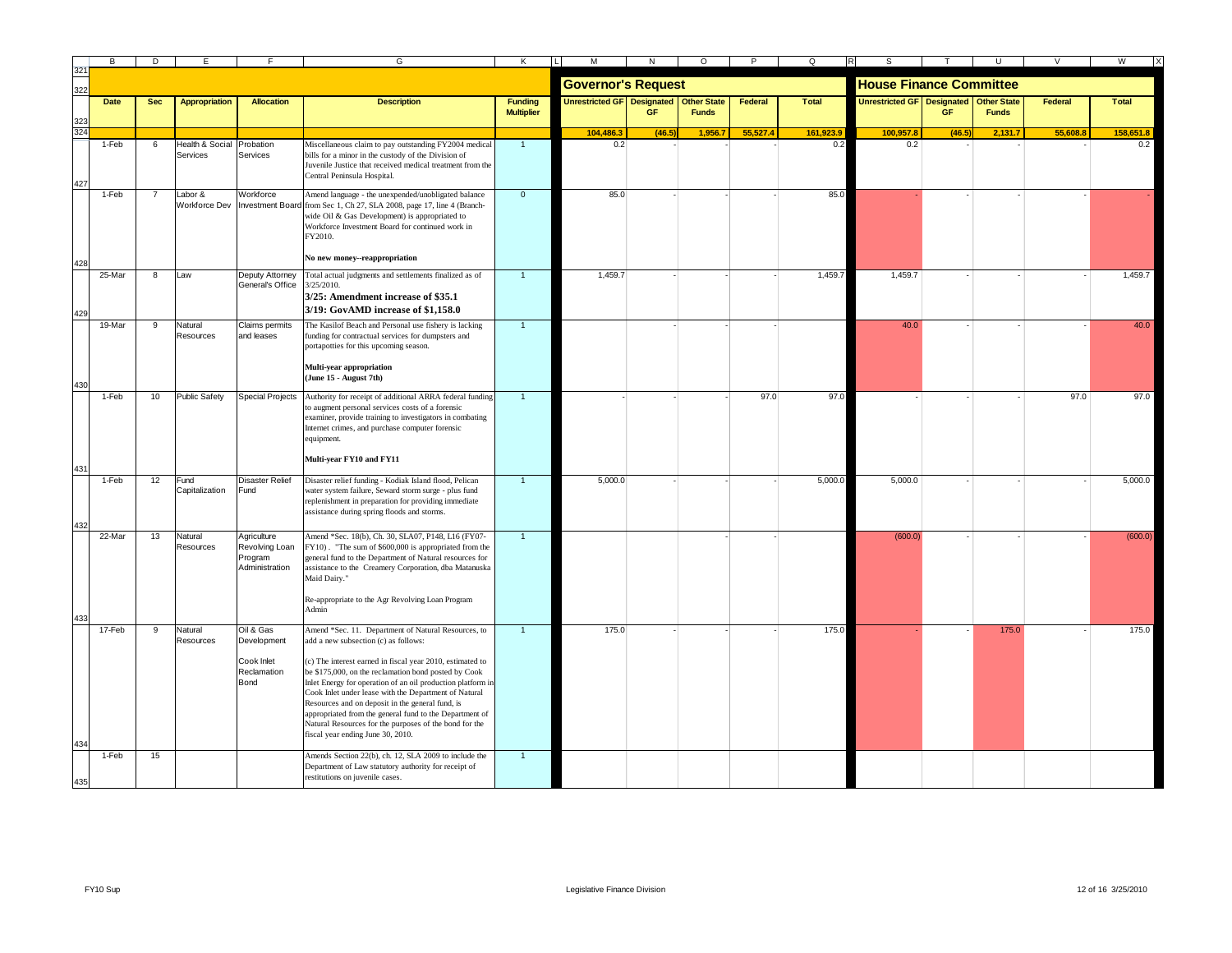|            | В           | D          | Е                    |                                 | G                                                                                                                 | K                    | м                                 | N         | $\circ$            | P        | Q            |                                   |        |                    |          | W            |
|------------|-------------|------------|----------------------|---------------------------------|-------------------------------------------------------------------------------------------------------------------|----------------------|-----------------------------------|-----------|--------------------|----------|--------------|-----------------------------------|--------|--------------------|----------|--------------|
| 321        |             |            |                      |                                 |                                                                                                                   |                      | <b>Governor's Request</b>         |           |                    |          |              | <b>House Finance Committee</b>    |        |                    |          |              |
|            | <b>Date</b> | <b>Sec</b> | <b>Appropriation</b> | <b>Allocation</b>               | <b>Description</b>                                                                                                | <b>Funding</b>       | <b>Unrestricted GF</b> Designated |           | <b>Other State</b> | Federal  | <b>Total</b> | <b>Unrestricted GF Designated</b> |        | <b>Other State</b> | Federal  | <b>Total</b> |
| 323        |             |            |                      |                                 |                                                                                                                   | <b>Multiplier</b>    |                                   | <b>GF</b> | <b>Funds</b>       |          |              |                                   | GF     | <b>Funds</b>       |          |              |
| 324        |             |            |                      |                                 |                                                                                                                   |                      | 104,486.3                         | (46.5)    | 1,956.7            | 55,527.4 | 161,923.9    | 100,957.8                         | (46.5) | 2,131.7            | 55,608.8 | 158,651.8    |
|            | 1-Feb       | 16         | Debt Service         | International                   | Alaska International Airport System Debt Defeasance                                                               | $\overline{1}$       |                                   |           | (10,000.0)         |          | (10,000.0)   |                                   |        | (10,000.0)         |          | (10,000.0)   |
|            |             |            |                      | Airport Revenue<br><b>Bonds</b> | Implement recommendations by the State's bond counsel<br>to minimize the amount of revenue needed to be           |                      |                                   |           |                    |          |              |                                   |        |                    |          |              |
|            |             |            |                      |                                 | collected from airport customers and to meet debt                                                                 |                      |                                   |           |                    |          |              |                                   |        |                    |          |              |
|            |             |            |                      |                                 | service coverage ratios required under the bond                                                                   |                      |                                   |           |                    |          |              |                                   |        |                    |          |              |
|            |             |            |                      |                                 | resolution rate covenant. This request will allow the                                                             |                      |                                   |           |                    |          |              |                                   |        |                    |          |              |
|            |             |            |                      |                                 | International Airport System to meet the technical<br>requirements of the bond resolution rate covenant while     |                      |                                   |           |                    |          |              |                                   |        |                    |          |              |
|            |             |            |                      |                                 | also minimizing the amount of revenue needed from rates                                                           |                      |                                   |           |                    |          |              |                                   |        |                    |          |              |
|            |             |            |                      |                                 | and fees.                                                                                                         |                      |                                   |           |                    |          |              |                                   |        |                    |          |              |
|            | 1-Feb       | 16         |                      |                                 |                                                                                                                   | $\overline{1}$       |                                   |           | 10,000.0           |          | 10,000.0     |                                   |        | 10,000.0           |          | 10,000.0     |
|            | 22-Mar      | 17         |                      |                                 | Adds language to sweep excess general funds into the                                                              | $\overline{1}$       |                                   |           |                    |          |              |                                   |        |                    |          |              |
|            |             |            |                      |                                 | SBR                                                                                                               |                      |                                   |           |                    |          |              |                                   |        |                    |          |              |
|            | 1-Feb       |            | Revenue              |                                 | Treasury Division Fund Source Change for Constitutional Budget Reserve                                            | $\overline{1}$       | (1,673.0)                         |           |                    |          | (1,673.0)    | (1,673.0)                         |        |                    |          | (1,673.0)    |
|            |             | 18         |                      |                                 | Fund Investment Management                                                                                        |                      |                                   |           |                    |          |              |                                   |        |                    |          |              |
|            |             |            |                      |                                 | Section 27(c), ch. 12, SLA 2009, is amended to read:                                                              |                      |                                   |           |                    |          |              |                                   |        |                    |          |              |
|            |             |            |                      |                                 | (c) The sum of $$1,673,000$ is appropriated from the                                                              |                      |                                   |           |                    |          |              |                                   |        |                    |          |              |
|            |             |            |                      |                                 | general fund [budget reserve fund (art. IX, sec. 17,<br>Constitution of the State of Alaska] to the Department of |                      |                                   |           |                    |          |              |                                   |        |                    |          |              |
|            |             |            |                      |                                 | Revenue, treasury division, for operating costs related to                                                        |                      |                                   |           |                    |          |              |                                   |        |                    |          |              |
|            |             |            |                      |                                 | management of the budget reserve fund for the fiscal year                                                         |                      |                                   |           |                    |          |              |                                   |        |                    |          |              |
| 439<br>440 |             |            |                      |                                 | ending June 30, 2010.                                                                                             |                      |                                   |           |                    |          |              |                                   |        |                    |          |              |
|            | 1-Feb       | 18<br>18   |                      |                                 | Adds language to access the budget reserve fund (AS                                                               | $\overline{1}$       | 1,673.0                           |           |                    |          | 1,673.0      | 1,673.0                           |        |                    |          | 1,673.0      |
|            |             |            |                      |                                 | 37.05.540) to balance the FY2010 budget, if necessary.                                                            |                      |                                   |           |                    |          |              |                                   |        |                    |          |              |
| 44         |             |            |                      |                                 |                                                                                                                   |                      |                                   |           |                    |          |              |                                   |        |                    |          |              |
| 442        |             | 20         |                      |                                 | <b>Lapse Provisions</b>                                                                                           | $\blacktriangleleft$ |                                   |           |                    |          |              |                                   |        |                    |          |              |
|            | 1-Feb       | 19         |                      |                                 | Section 43(c), ch. 15, SLA 2009 is repealed.                                                                      | $\overline{1}$       |                                   |           |                    |          |              |                                   |        |                    |          |              |
|            |             |            |                      |                                 | That section reads:                                                                                               |                      |                                   |           |                    |          |              |                                   |        |                    |          |              |
|            |             |            |                      |                                 | (c) The amount calculated to be available for<br>appropriation under art. IX, sec. 17(b),                         |                      |                                   |           |                    |          |              |                                   |        |                    |          |              |
|            |             |            |                      |                                 | Constitution of the State of Alaska, for fiscal year 2010                                                         |                      |                                   |           |                    |          |              |                                   |        |                    |          |              |
|            |             |            |                      |                                 | s appropriated under art. IX, sec.                                                                                |                      |                                   |           |                    |          |              |                                   |        |                    |          |              |
|            |             |            |                      |                                 | 17(b), Constitution of the State of Alaska, from the                                                              |                      |                                   |           |                    |          |              |                                   |        |                    |          |              |
|            |             |            |                      |                                 | budget reserve fund to the general fund.                                                                          |                      |                                   |           |                    |          |              |                                   |        |                    |          |              |
|            |             |            |                      |                                 | The administration is proposing to repay in full the<br>amount owed to the constitutional budget reserve fund in  |                      |                                   |           |                    |          |              |                                   |        |                    |          |              |
|            |             |            |                      |                                 | FY2010, and does not want to draw any amount from the                                                             |                      |                                   |           |                    |          |              |                                   |        |                    |          |              |
|            |             |            |                      |                                 | fund. Current calculations indicate the above section is                                                          |                      |                                   |           |                    |          |              |                                   |        |                    |          |              |
|            |             |            |                      |                                 | not necessary.                                                                                                    |                      |                                   |           |                    |          |              |                                   |        |                    |          |              |
| 444        |             | 21         |                      |                                 | Retroactivity                                                                                                     | $\mathbf{1}$         |                                   |           |                    |          |              |                                   |        |                    |          |              |
| 445        |             | 22         |                      |                                 | Effective date- Section 7 is immediate upon passage of<br>his Act                                                 | $\overline{1}$       |                                   |           |                    |          |              |                                   |        |                    |          |              |
|            | 25-Mar      | 11(a)      | Transportation       | Marine Highway                  | Excess fuel trigger allocation reappropriated for                                                                 | $\overline{1}$       |                                   |           |                    |          |              | (650.0)                           |        |                    |          | (650.0)      |
|            |             |            |                      | System                          | additional service to the Aleutian Chain in FY10                                                                  |                      |                                   |           |                    |          |              |                                   |        |                    |          |              |
|            |             |            |                      |                                 |                                                                                                                   |                      |                                   |           |                    |          |              |                                   |        |                    |          |              |
|            |             |            |                      |                                 |                                                                                                                   |                      |                                   |           |                    |          |              |                                   |        |                    |          |              |
|            | 25-Mar      | 11(a)      | Transportation       | Marine Highway<br>System        | Excess fuel trigger allocation reappropriated for<br>additional service to the Aleutian Chain in FY10             | $\overline{1}$       |                                   |           |                    |          |              | 650.0                             |        |                    |          | 650.0        |
|            |             |            |                      |                                 |                                                                                                                   |                      |                                   |           |                    |          |              |                                   |        |                    |          |              |
|            |             |            |                      |                                 |                                                                                                                   |                      |                                   |           |                    |          |              |                                   |        |                    |          |              |
|            | 25-Mar      | 11(b)      | Transportation       | Marine Highway                  | Excess fuel trigger allocation reappropriated for                                                                 | $\mathbf{1}$         |                                   |           |                    |          |              | (3,600.0)                         |        |                    |          | (3,600.0)    |
|            |             |            |                      | System                          | dditional service to the Aleutian Chain in FY11                                                                   |                      |                                   |           |                    |          |              |                                   |        |                    |          |              |
|            |             |            |                      |                                 |                                                                                                                   |                      |                                   |           |                    |          |              |                                   |        |                    |          |              |
|            |             |            |                      |                                 |                                                                                                                   |                      |                                   |           |                    |          |              |                                   |        |                    |          |              |
|            | 25-Mar      | 11(b)      | Transportation       | Marine Highway<br>System        | Excess fuel trigger allocation reappropriated for<br>additional service to the Aleutian Chain in FY11             | $\blacktriangleleft$ |                                   |           |                    |          |              | 3,600.0                           |        |                    |          | 3,600.0      |
|            |             |            |                      |                                 |                                                                                                                   |                      |                                   |           |                    |          |              |                                   |        |                    |          |              |
|            |             |            |                      |                                 |                                                                                                                   |                      |                                   |           |                    |          |              |                                   |        |                    |          |              |
|            |             |            |                      |                                 |                                                                                                                   |                      |                                   |           |                    |          |              |                                   |        |                    |          |              |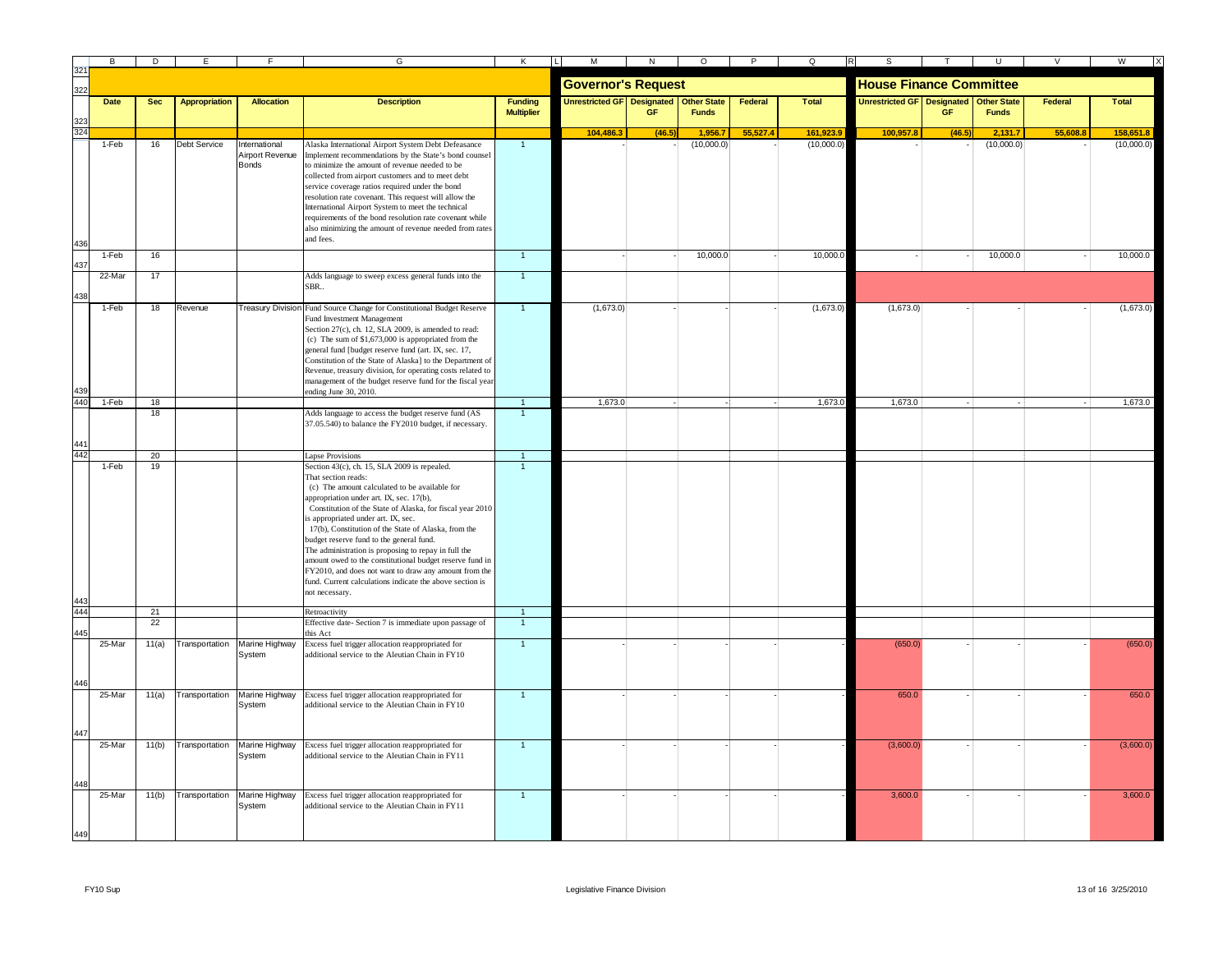|                      |                       | D          |                               |                                                            | G                                                                                                                                                                                                                                                                                                                                                                                                | K                                   | M                                      | N         | $\circ$                            | $\mathsf{P}$ | Q<br>$\mathsf{R}$              | S                                                                                                   |        |                                    |          | W                    |  |  |  |
|----------------------|-----------------------|------------|-------------------------------|------------------------------------------------------------|--------------------------------------------------------------------------------------------------------------------------------------------------------------------------------------------------------------------------------------------------------------------------------------------------------------------------------------------------------------------------------------------------|-------------------------------------|----------------------------------------|-----------|------------------------------------|--------------|--------------------------------|-----------------------------------------------------------------------------------------------------|--------|------------------------------------|----------|----------------------|--|--|--|
| 322                  |                       |            |                               |                                                            |                                                                                                                                                                                                                                                                                                                                                                                                  |                                     | <b>Governor's Request</b>              |           |                                    |              | <b>House Finance Committee</b> |                                                                                                     |        |                                    |          |                      |  |  |  |
|                      | <b>Date</b>           | <b>Sec</b> | <b>Appropriation</b>          | <b>Allocation</b>                                          | <b>Description</b>                                                                                                                                                                                                                                                                                                                                                                               | <b>Funding</b><br><b>Multiplier</b> | <b>Unrestricted GF</b> Designated      | GE        | <b>Other State</b><br><b>Funds</b> | Federal      | <b>Total</b>                   | Unrestricted GF   Designated   Other State                                                          | GF     | <b>Funds</b>                       | Federal  | <b>Total</b>         |  |  |  |
|                      |                       |            |                               |                                                            |                                                                                                                                                                                                                                                                                                                                                                                                  |                                     | 104.486.3                              | (46.5)    | 1,956.7                            | 55.527.4     | 161,923.9                      | 100,957.8                                                                                           | (46.5) | 2,131.7                            | 55.608.8 | 158,651.8            |  |  |  |
|                      | 25-Mar                | 11(c)      | Transportation                | System                                                     | Marine Highway Projected excess fuel trigger allocation.                                                                                                                                                                                                                                                                                                                                         | $\overline{1}$                      |                                        |           |                                    |              |                                | (1,250.0)                                                                                           |        |                                    |          | (1,250.0)            |  |  |  |
|                      | 1-Feb                 | 99         |                               |                                                            | Extend lapse date from 2/28/2010 to 6/30/2010 for SLA<br>2009 Ch 14, Sec. 19 - \$8,289.0 for the development of<br>an in-state natural gas pipeline - so that development<br>work may continue.                                                                                                                                                                                                  | $\overline{0}$                      |                                        |           |                                    |              |                                |                                                                                                     |        |                                    |          |                      |  |  |  |
|                      |                       |            |                               |                                                            |                                                                                                                                                                                                                                                                                                                                                                                                  |                                     |                                        |           |                                    |              |                                |                                                                                                     |        |                                    |          |                      |  |  |  |
| 454                  | <b>Fund Transfers</b> |            |                               |                                                            |                                                                                                                                                                                                                                                                                                                                                                                                  |                                     | <b>Governor's Request</b>              |           |                                    |              |                                |                                                                                                     |        |                                    |          |                      |  |  |  |
|                      | <b>Date</b>           | <b>Sec</b> | <b>Appropriation</b>          | <b>Allocation</b>                                          | <b>Description</b>                                                                                                                                                                                                                                                                                                                                                                               | <b>Funding</b>                      | Unrestricted GF Designated Other State |           |                                    | Federal      | <b>Total</b>                   | <b>House Finance Committee</b><br>Unrestricted GF Designated Other State<br>Federal<br><b>Total</b> |        |                                    |          |                      |  |  |  |
|                      |                       |            |                               |                                                            |                                                                                                                                                                                                                                                                                                                                                                                                  | <b>Multiplier</b>                   |                                        | <b>GF</b> | <b>Funds</b>                       |              |                                |                                                                                                     | GF     | <b>Funds</b>                       |          |                      |  |  |  |
| 457                  |                       |            |                               |                                                            |                                                                                                                                                                                                                                                                                                                                                                                                  |                                     | 1.518.603.6                            |           | 79.0                               |              | 1.518.682.6                    | 1.520.453.6                                                                                         |        | 79.0                               |          | 1.520.532.           |  |  |  |
|                      | 1-Feb                 | 13         | <b>Fund Transfers</b>         | <b>Public Education</b><br>Fund (Savings)                  | Fully capitalize the Public Education Fund for the<br>projected FY2011 need for Foundation Formula<br>\$1,053,147.4 and Pupil Transportation \$63,839.2.                                                                                                                                                                                                                                         |                                     | 1,116,986.6                            |           |                                    |              | 1,116,986.6                    | 1,116,986.6                                                                                         |        |                                    |          | 1,116,986.6          |  |  |  |
|                      | 1-Feb                 | 18         | <b>Fund Transfers</b>         | Constitutional<br><b>Budget Reserve</b><br>Fund            | Full Repayment of the Constitutional Budget Reserve<br>The amount necessary for full repayment of the amounts<br>owed the budget reserve fund (art. IX, sec. 17,<br>Constitution of the State of Alaska), as of June 30, 2010,<br>estimated to be \$401,617,000, is appropriated from the<br>general fund to the budget reserve fund (art. IX, sec. 17,<br>Constitution of the State of Alaska). |                                     | 401,617.0                              |           |                                    |              | 401,617.0                      | 401,617.0                                                                                           |        |                                    |          | 401,617.0            |  |  |  |
|                      | 22-Mar                | 13         | Natural<br>Resources          | Agriculture<br>Revolving Loan<br>Program<br>Administration | Amend *Sec. 18(b), Ch. 30, SLA07, P148, L16 (FY07-<br>FY10). "The sum of \$600,000 is appropriated from the<br>general fund to the Department of Natural resources for<br>assistance to the Creamery Corporation, dba Matanuska<br>Maid Dairy."<br>Re-appropriate to the Agr Revolving Loan Program<br>Admin                                                                                     |                                     |                                        |           |                                    |              |                                | 600.0                                                                                               |        |                                    |          | 600.0                |  |  |  |
|                      | 1-Feb                 | 13         | Fund Transfers Small Business | Economic<br>Development<br>Revolving Loan<br>Fund          | Match for federal EDA funds transferred from the Kenai<br>Peninsula Economic Development District - transfer<br>\$79.0 from Revolving Fund to Small Business Economic<br>development Loan Fund - allows for receipt of \$231.3<br>EDA federal grant funds.                                                                                                                                       | $\blacktriangleleft$                |                                        |           | 79.0                               |              | 79.0                           |                                                                                                     |        | 79.0                               |          | 79.0                 |  |  |  |
|                      | 25-Mar                | 11         |                               | System Fund                                                | Fund Transfers Marine Highway Projected excess fuel trigger allocation.                                                                                                                                                                                                                                                                                                                          | $\overline{1}$                      |                                        |           |                                    |              |                                | 1,250.0                                                                                             |        |                                    |          | 1,250.0              |  |  |  |
|                      |                       |            |                               |                                                            |                                                                                                                                                                                                                                                                                                                                                                                                  |                                     |                                        |           |                                    |              |                                |                                                                                                     |        |                                    |          |                      |  |  |  |
| 464<br>465           |                       |            |                               |                                                            |                                                                                                                                                                                                                                                                                                                                                                                                  |                                     |                                        |           |                                    |              |                                |                                                                                                     |        |                                    |          |                      |  |  |  |
| <b>Ratifications</b> |                       |            |                               |                                                            |                                                                                                                                                                                                                                                                                                                                                                                                  |                                     | <b>Governor's Request</b>              |           |                                    |              |                                | <b>House Finance Committee</b>                                                                      |        |                                    |          |                      |  |  |  |
| 467                  | Date                  | <b>Sec</b> | <b>Appropriation</b>          | <b>Allocation</b>                                          |                                                                                                                                                                                                                                                                                                                                                                                                  | Funding<br><b>Multiplier</b>        | Unrestricted GF Designated Other State | <b>GF</b> | <b>Funds</b>                       | Federal      | Total                          | Unrestricted GF Designated                                                                          | GF     | <b>Other State</b><br><b>Funds</b> | Federal  | Total                |  |  |  |
| 468                  |                       | 14         | Natural                       |                                                            | Fire Suppression AR 37313-09 Fire General Fund                                                                                                                                                                                                                                                                                                                                                   | $\overline{1}$                      | 18,062,507.8<br>10,297,678.2           |           |                                    |              | 18,062,507.8<br>10,297,678.2   | 18,062.4<br>10,297.7                                                                                |        |                                    |          | 18,062.4<br>10,297.7 |  |  |  |
|                      |                       |            | Resources                     | Activity                                                   |                                                                                                                                                                                                                                                                                                                                                                                                  |                                     |                                        |           |                                    |              |                                |                                                                                                     |        |                                    |          |                      |  |  |  |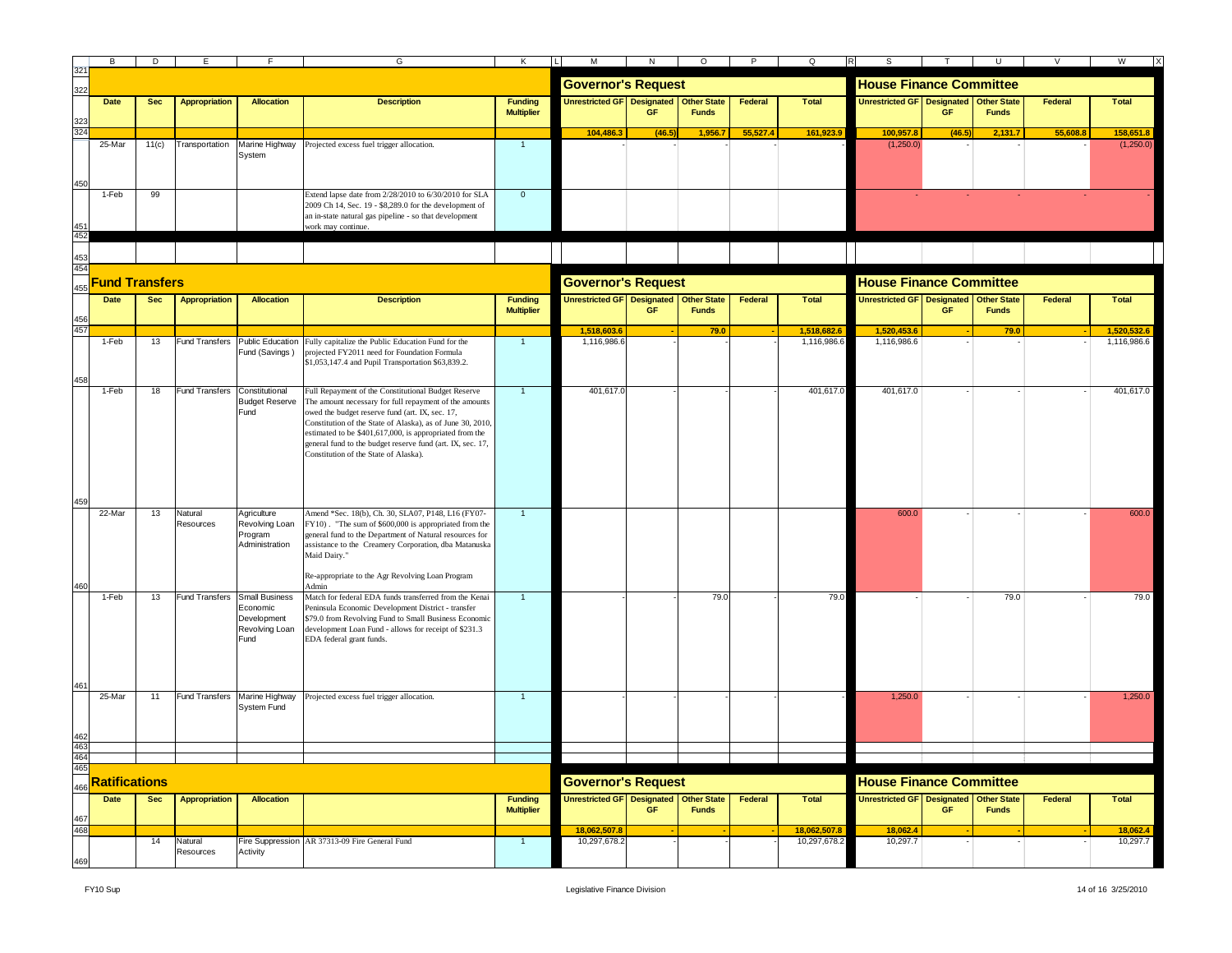|     | В           | D          | E                                                     | E                                              | G                                                                                                                                                    | Κ                                   | М<br>LI                           | N      | $\circ$                            | P        | $\Omega$                       | S                                 |        |                                    | $\mathsf{V}$ | W            |
|-----|-------------|------------|-------------------------------------------------------|------------------------------------------------|------------------------------------------------------------------------------------------------------------------------------------------------------|-------------------------------------|-----------------------------------|--------|------------------------------------|----------|--------------------------------|-----------------------------------|--------|------------------------------------|--------------|--------------|
| 322 |             |            |                                                       |                                                |                                                                                                                                                      |                                     | <b>Governor's Request</b>         |        |                                    |          | <b>House Finance Committee</b> |                                   |        |                                    |              |              |
|     | <b>Date</b> | <b>Sec</b> | <b>Appropriation</b>                                  | <b>Allocation</b>                              | <b>Description</b>                                                                                                                                   | <b>Funding</b><br><b>Multiplier</b> | <b>Unrestricted GF Designated</b> | GF     | <b>Other State</b><br><b>Funds</b> | Federal  | Total                          | <b>Unrestricted GF Designated</b> | GF     | <b>Other State</b><br><b>Funds</b> | Federal      | <b>Total</b> |
| 324 |             |            |                                                       |                                                |                                                                                                                                                      |                                     | 104,486.3                         | (46.5) | 1,956.7                            | 55,527.4 | 161,923.9                      | 100,957.8                         | (46.5) | 2,131.7                            | 55,608.      | 158,651.8    |
| 470 |             | 14         | Commerce,<br>Community and<br>Economic<br>bevelopment | Alaska Energy<br>Authority Owned<br>Facilities | AR 29605-08 Alaska Energy Authority Owned Facilities                                                                                                 | $\overline{1}$                      | 13.0                              |        |                                    |          | 13.0                           |                                   |        |                                    |              |              |
| 471 |             | 14         | Education and<br>Early<br>Development                 | Student and<br>School<br>Achievement           | AR 17722-07 Student and School Achievement                                                                                                           | $\mathbf{1}$                        | 293.1                             |        |                                    |          | 293.1                          | 0.3                               |        |                                    |              | 0.3          |
| 472 |             | 14         | Health and<br>Social Services                         |                                                | Unbudgeted RSA AR 22708-03 DAS DMA Unbudgeted RSA for Staff<br>Support                                                                               | $\overline{1}$                      | 140.4                             |        |                                    |          | 140.4                          | 0.1                               |        |                                    |              | 0.1          |
| 473 |             | 14         | Health and<br>Social Services                         |                                                | Unbudgeted RSA AR 22730-09 Alaska Commission on Aging Unbudgeted<br><b>RSA</b>                                                                       | $\overline{1}$                      | 11.0                              |        |                                    |          | 11.0                           |                                   |        |                                    |              |              |
| 474 |             | 14         | Health and<br><b>Social Services</b>                  |                                                | Unbudgeted RSA 22736-03 DFYS DMA Unbudgeted RSA                                                                                                      | $\overline{1}$                      | 0.3                               |        |                                    |          | 0.3                            |                                   |        |                                    |              |              |
| 475 |             | 14<br>14   | Health and<br>Social Services                         |                                                | Unbudgeted RSA AR 22791-08 Alaska Rural EMS Optimization Project<br>Unbudgeted RSA<br>Behavioral Health AR 23125-05 Behavioral Health Administration | $\mathbf{1}$<br>$\overline{1}$      | 259.5                             |        |                                    |          | 259.5                          | 0.3                               |        |                                    |              | 0.3          |
| 476 |             |            | Health and<br>Social Services                         | Administration                                 |                                                                                                                                                      |                                     | 5,482.8                           |        |                                    |          | 5,482.8                        | 5.5                               |        |                                    |              | 5.5          |
| 477 |             | 14         | Health and<br>Social Services                         | <b>Health Planning</b><br>and Infrastructure   | AR 23932-08 Health Planning and Infrastructure                                                                                                       | $\overline{1}$                      | 633.8                             |        |                                    |          | 633.8                          | 0.6                               |        |                                    |              | 0.6          |
| 478 |             | 14         | Health and<br>Social Services                         | Information<br>Technology<br>Services          | AR 23934-06 Information Technology Services                                                                                                          | $\overline{1}$                      | 4.9                               |        |                                    |          | 4.9                            |                                   |        |                                    |              |              |
| 479 |             | 14         | Health and<br>Social Services                         | Epidemiology                                   | AR 23610-05 Epidemiology                                                                                                                             | $\mathbf{1}$                        | 295,357.0                         |        |                                    |          | 295,357.0                      | 295.4                             |        |                                    |              | 295.4        |
|     |             | 14         | Health and<br>Social Services                         | Licensing                                      | Certification and AR 23608-05 Certification and Licensing                                                                                            | $\mathbf{1}$                        | 31,701.5                          |        |                                    |          | 31,701.5                       | 31.7                              |        |                                    |              | 31.7         |
| 481 |             | 14         | Health and<br>Social Services                         | Medicaid State<br>Programs                     | AR 23315-04 Medicaid State Programs                                                                                                                  | $\mathbf{1}$                        | 1,380,444.0                       |        |                                    |          | 1,380,444.0                    | 1,380.4                           |        |                                    |              | 1,380.4      |
| 482 |             | 14         | Health and<br><b>Social Services</b>                  | Based<br>Administrative<br>Claims              | Medicaid School AR 23928-05 Medicaid School Based Administrative<br>Claims                                                                           | $\overline{1}$                      | 221,290.0                         |        |                                    |          | 221,290.0                      | 221.3                             |        |                                    |              | 221.3        |
| 483 |             | 14         | Health and<br>Social Services                         | Based<br>Administrative<br>Claims              | Medicaid School AR 23928-06 Medicaid School Based Administrative<br>Claims                                                                           | $\overline{1}$                      | 2,283,323.0                       |        |                                    |          | 2,283,323.0                    | 2,283.3                           |        |                                    |              | 2,283.3      |
| 484 |             | 14         | Health and<br>Social Services                         | Based<br>Administrative<br>Claims              | Medicaid School AR 23928-07 Medicaid School Based Administrative<br>Claims                                                                           | $\mathbf{1}$                        | 3,060,691.0                       |        |                                    |          | 3,060,691.0                    | 3,060.7                           |        |                                    |              | 3,060.7      |
| 485 | 17-Feb      | 14         | <b>Public Safety</b>                                  |                                                | AR 47545-09 AST Detachments Unbudgeted RSAs                                                                                                          | $\overline{1}$                      | 7,192.3                           |        |                                    |          | 7,192.3                        | 7.2                               |        |                                    |              | 7.2          |
| 486 |             | 14         | Alaska Court<br>System                                | <b>RSA</b>                                     | AR 76560-08 Domestic Violence VAWA RSA                                                                                                               | $\mathbf{1}$                        | 322.5                             |        |                                    |          | 322.5                          | 0.3                               |        |                                    |              | 0.3          |
| 487 |             | 14         | Corrections                                           | Anchorage<br>Correctional<br>Complex           | AR 50662-05 Anchorage Correctional Complex                                                                                                           | $\mathbf{1}$                        | 409,334.2                         |        |                                    |          | 409,334.2                      | 409.3                             |        |                                    |              | 409.3        |
| 488 |             | 14         | Corrections                                           | Probation And<br>Parole Director's<br>Office   | AR 50760-07 Probation And Parole Director's Office                                                                                                   | $\mathbf{1}$                        | 2,661.2                           |        |                                    |          | 2,661.2                        | 2.7                               |        |                                    |              | 2.7          |
| 489 |             | 14         | Education and<br>Early<br>Development                 | Program<br>Administration                      | AR 18005-04 Program Administration                                                                                                                   | $\mathbf{1}$                        | 22,694.5                          |        |                                    |          | 22,694.5                       | 22.7                              |        |                                    |              | 22.7         |
| 490 |             | 14         | Labor and<br>Workforce<br>Development                 | Employment<br>Services                         | AR 28500-02 Employment Services                                                                                                                      | $\overline{1}$                      | 39.4                              |        |                                    |          | 39.4                           |                                   |        |                                    |              |              |
| 491 |             | 14         | Labor and<br>Workforce<br><b>Development</b>          | Labor Market<br>Information                    | AR 28190-05 Labor Market Information                                                                                                                 | $\mathbf{1}$                        | 291.0                             |        |                                    |          | 291.0                          | 0.3                               |        |                                    |              | 0.3          |
| 492 |             | 14         | abor and<br><b>Norkforce</b><br><b>Development</b>    | Independent<br>Living<br>Rehabilitation        | AR 28230-03 Independent Living Rehabilitation                                                                                                        | $\overline{1}$                      | 649.5                             |        |                                    |          | 649.5                          | 0.6                               |        |                                    |              | 0.6          |
| 493 |             | 14         | Labor and<br>Workforce<br>Development                 | Unemployment<br>Insurance                      | AR 28510-04 Unemployment Insurance                                                                                                                   | $\mathbf{1}$                        | 442.9                             |        |                                    |          | 442.9                          | 0.4                               |        |                                    |              | 0.4          |